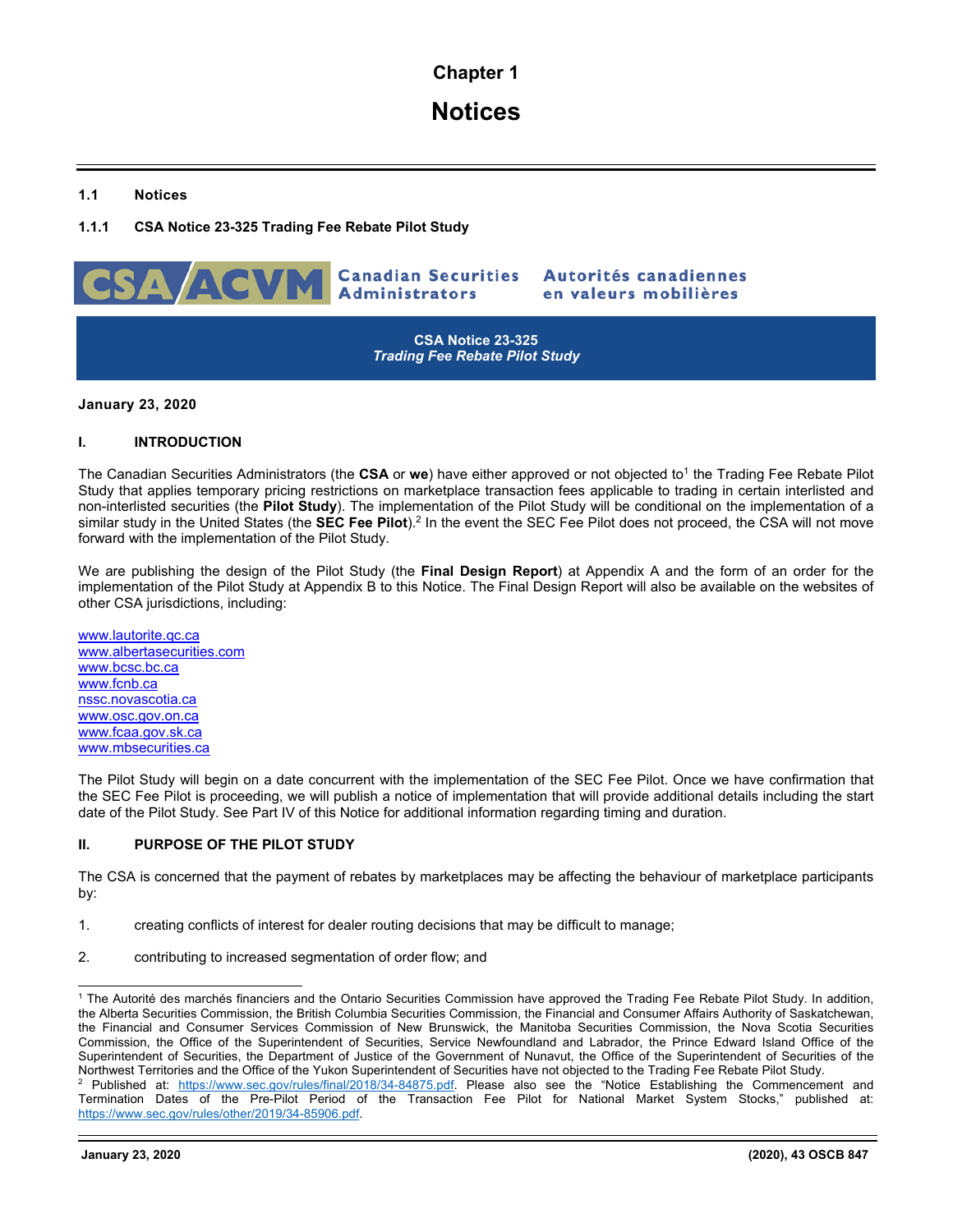#### 3. contributing to increased intermediation in actively traded securities.

The purpose of the Pilot Study is to determine the effects of the prohibition of rebate payments by Canadian marketplaces.

## **III. THE DEVELOPMENT OF THE PILOT STUDY**

The CSA has been considering a pilot study on the payment of trading fee rebates for a number of years as part of our continued work to foster fair and efficient capital markets and confidence in capital markets. On May 15, 2014, we published a Notice and Request for Comment (the **2014 Notice**) that proposed amendments to National Instrument 23-101 *Trading Rules* (**NI 23-101**) in relation to the order protection rule (**OPR**).3 On April 7, 2016, as a result of our review of OPR, we published a Notice of Approval of Amendments to NI 23-101 and Companion Policy 23-101CP (the **2016 Notice**).4 In the 2016 Notice, we acknowledged that we had been considering a pilot study to analyse the impact of the payment of trading fee rebates. However, despite stakeholder support, feedback from commenters and academics suggested that there are certain risks to running a pilot study independent of the United States due to the interconnected nature of North American markets and Canadian equity securities that are interlisted in the United States. Therefore, we decided not to move forward with a pilot study unless a similar study was undertaken in the United States.<sup>5</sup>

On March 14, 2018, the United States Securities and Exchange Commission (**SEC**) proposed new Rule 610T of Regulation National Market System (**NMS**) that would conduct a transaction fee pilot for NMS securities, 6 resulting in an opportunity for a Canadian pilot study.

On March 16, 2018, we published CSA Staff Notice 23-322 *Trading Fee Rebate Pilot Study*7 to provide an update on our plans to study the impacts of transaction fees and rebates on order routing behaviour, execution quality, and market quality, and noted that we have been engaged in dialogue with SEC Staff. In July 2018, we retained three Canadian academics (the **Academics**) 8 to design the Pilot Study and measure the results. Then, on September 12, 2018, the Capital Markets Institute at the Rotman School of Management held an event where the Academics provided a presentation of their preliminary thoughts on the structure of the Pilot Study, followed by a panel discussion and open forum.

On December 18, 2018, we published CSA Staff Notice and Request for Comment 23-323 *Trading Fee Rebate Pilot Study* (the **2018 RFC**)9 to obtain feedback on the design, specifications, and implementation of the then proposed pilot. The 2018 RFC was published for a 45-day comment period, which, following stakeholder feedback,<sup>10</sup> was extended to March 1, 2019 by way of CSA Staff Notice 11-340 *Extension of Comment Period*.<sup>11</sup> A list of those who submitted comments and a summary of the comments and our responses are attached at Appendix C to this Notice. Copies of the comment letters are available at www.osc.gov.on.ca. Notably, a joint letter submitted by nine Canadian pension plans and global asset managers expressed strong support for the Pilot Study. In contrast, all but one marketplace do not support it. However, the majority of stakeholders, including dealers, are in favour of the Pilot Study.

On December 19, 2018, the SEC published new Rule 610T of Regulation NMS to conduct the SEC Fee Pilot. The SEC Fee Pilot allows for coordination with the Pilot Study and we will continue our discussions with SEC Staff to align the two pilot studies.

## **IV. SUMMARY OF THE PILOT STUDY**

#### **a. Timing and Duration**

The Pilot Study will be implemented on a staggered basis consisting of two stages:

- 1. interlisted securities in tandem with the implementation of the SEC Fee Pilot, if possible; and
- 2. non-interlisted securities and exchange-traded products (**ETPs**) three months following the introduction of interlisted securities.

<sup>3</sup> Published at: (2014) 37 OSCB 4873.

<sup>4</sup> Published at: (2016) 39 OSCB 3237.

<sup>&</sup>lt;sup>5</sup> Please refer to section 7 *Pilot Study on Prohibition on Payment of Rebates by Marketplaces* in (2016) 39 OSCB 3237.<br><sup>6</sup> Published at: https://www.sec.gov/rules/proposed/2018/34-82873 pdf.

<sup>&</sup>lt;sup>6</sup> Published at: https://www.sec.gov/rules/proposed/2018/34-82873.pdf.

<sup>&</sup>lt;sup>7</sup> Published at: http://www.osc.gov.on.ca/en/SecuritiesLaw\_sn\_20180316\_23-322\_trading-fee-rebate-pilot-study.htm.

<sup>&</sup>lt;sup>8</sup> The CSA selected the following group of researchers with expertise in Canadian equity market structure to design and conduct the pilot study: Katya Malinova, Andriy Shkilko, and Andreas Park. The announcement regarding the retaining of the Academics was published at: http://www.osc.gov.on.ca/en/NewsEvents\_nr\_20180801\_csa-trading-fees-rebates-pilot-study.htm.<br>9 Published at: http://www.osc.gov.on.ca/en/SecuritiesLaw\_csa\_20181218\_23-323\_trading-fee-rebate-pilot-study.htm

<sup>&</sup>lt;sup>10</sup> Please see Comment Letter from Deanna Dobrowsky, Vice President, Regulatory Office of the General Counsel of TMX Group dated January

<sup>9, 2019,</sup> available at <u>http://www.osc.gov.on.ca/documents/en/Securities-Category2-Comments/com\_20190109\_23-323\_tmx.PDF.</u><br><sup>11</sup> Published at: <u>http://www.osc.gov.on.ca/en/SecuritiesLaw\_csa\_sn\_20190117\_11-340\_rebate-pilot-stu</u>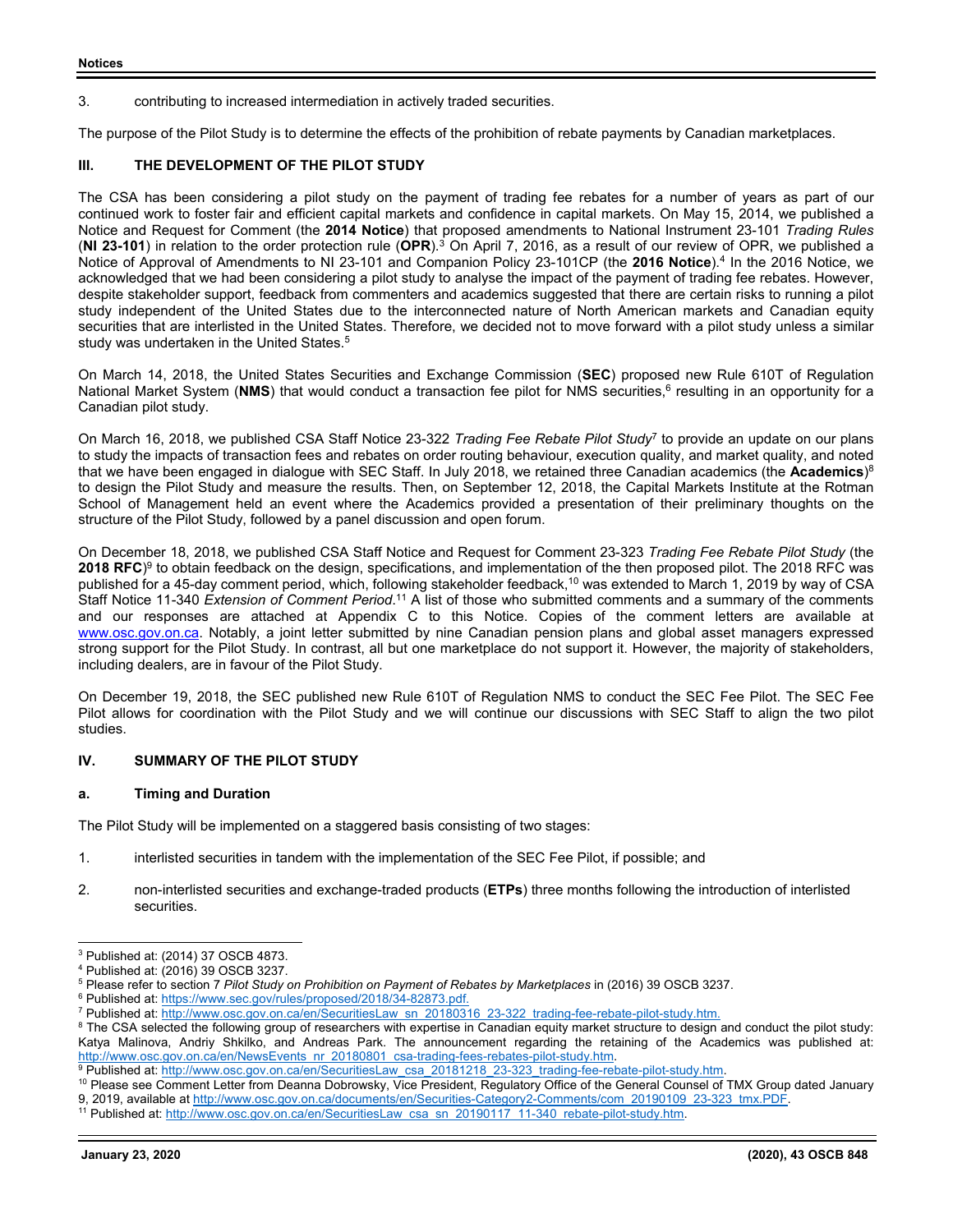We intend to provide market participants with as much notice as is possible prior to implementation of the first stage of the Pilot Study. However, it is important that the implementation of the Pilot Study be aligned with the timing of the SEC Fee Pilot. Given the uncertainty regarding the SEC Fee Pilot, we note that implementation timing may need to be expedited. Once we have confirmation that the SEC Fee Pilot is proceeding, we intend to issue orders in the form at Appendix B of this Notice for each of the applicable marketplaces, outlined in further detail below. These orders will be accompanied by a public notice that sets out additional details of implementation, including the start date of the Pilot Study.

With respect to the duration of the Pilot Study, we expect that it will conclude in tandem with the SEC Fee Pilot, at which point the fee structures of all marketplaces are expected to revert to those in place prior to the Pilot Study. Marketplaces will then be permitted to file any fee change that accords with Canadian securities laws subject to further regulatory action that may result from the analysis of the Pilot Study.

Throughout the Pilot Study, the Academics will review the market quality metrics identified in the Final Design Report on an ongoing basis. Where these metrics indicate that the Pilot Study is having a significant and extended detrimental impact on market quality, the CSA will respond promptly and the Alberta Securities Commission, British Columbia Securities Commission, and Ontario Securities Commission (together, the **Commissions**) will proceed to issue orders under their respective securities legislation revoking or varying the orders implementing the Pilot Study, effectively ending or varying it.12

## **b. Applicable Marketplaces**

The Pilot Study will be applicable to all trading fee rebates paid by Canadian marketplaces, both exchanges and alternative trading systems (**ATSs**), for the execution of orders with respect to certain equity securities and ETPs, outlined in greater detail below. The Pilot Study will apply to all trading fee models, including "maker-taker" and "inverted maker-taker."

## **c. Pilot Study Securities**

The Pilot Study will consist of two samples:

- 1. A set of securities selected from a list of highly liquid securities that is prepared and published by the Investment Industry Regulatory Organization of Canada (**IIROC**);13 and
- 2. A set of actively traded, medium liquidity securities that has been constructed by the Academics.

These sample securities include both interlisted and non-interlisted common stocks, as well as ETPs, that are listed on the TSX and TSXV. The list of Pilot Study securities will be appended to the orders implementing the Pilot Study.

Half of the sample securities will be assigned to a treatment group for which a prohibition of trading fee rebates will be applied. Each security in the treatment group will be matched with a control security that has similar characteristics, including firm size, share price, and trading volume. Trading fee rebates will continue to be permitted for those securities in the control group.

The selection of ETPs in the sample will follow the approach described in the Final Design Report. ETPs with the same underlying index will be placed together into either the treatment or control group. ETPs in the treatment group will be matched with other ETPs with the same underlying security type (i.e. fixed income, equity, commodities etc.), but a different underlying index.

## **d. Pilot Study Design**

The Pilot Study prohibits the payment of trading fee rebates, including linked pricing, by marketplaces with respect to trading in treated securities.14 The Academics will conduct an empirical analysis based on market quality metrics and compare the treated securities with the control securities. This statistical analysis will investigate the effects of the prohibition of rebates by comparing changes in market quality for the treatment and control group securities.

In the event that the SEC Fee Pilot does not proceed, the CSA considered conducting the Pilot Study with only non-interlisted securities. However, we ultimately determined that we should not do so largely because we were not confident of the extent to which the results of such a pilot study could be extended across all securities for policy-making purposes. In addition, it is questionable whether such a pilot study would result in sufficient data to analyze the impact and justify the technology-related costs that would be incurred by industry.

<sup>12</sup> In Ontario, the Ontario Securities Commission will issue orders under s. 144 of the *Securities Act* (Ontario), revoking or varying the orders issued under ss. 21(5) and 21.0.1, as applicable.

<sup>&</sup>lt;sup>13</sup> Please see: http://www.iiroc.ca/industry/rulebook/Pages/Highly-Liquid-Stocks.aspx.

 $14$  This will include the prohibition of rebate payments for intentional crosses.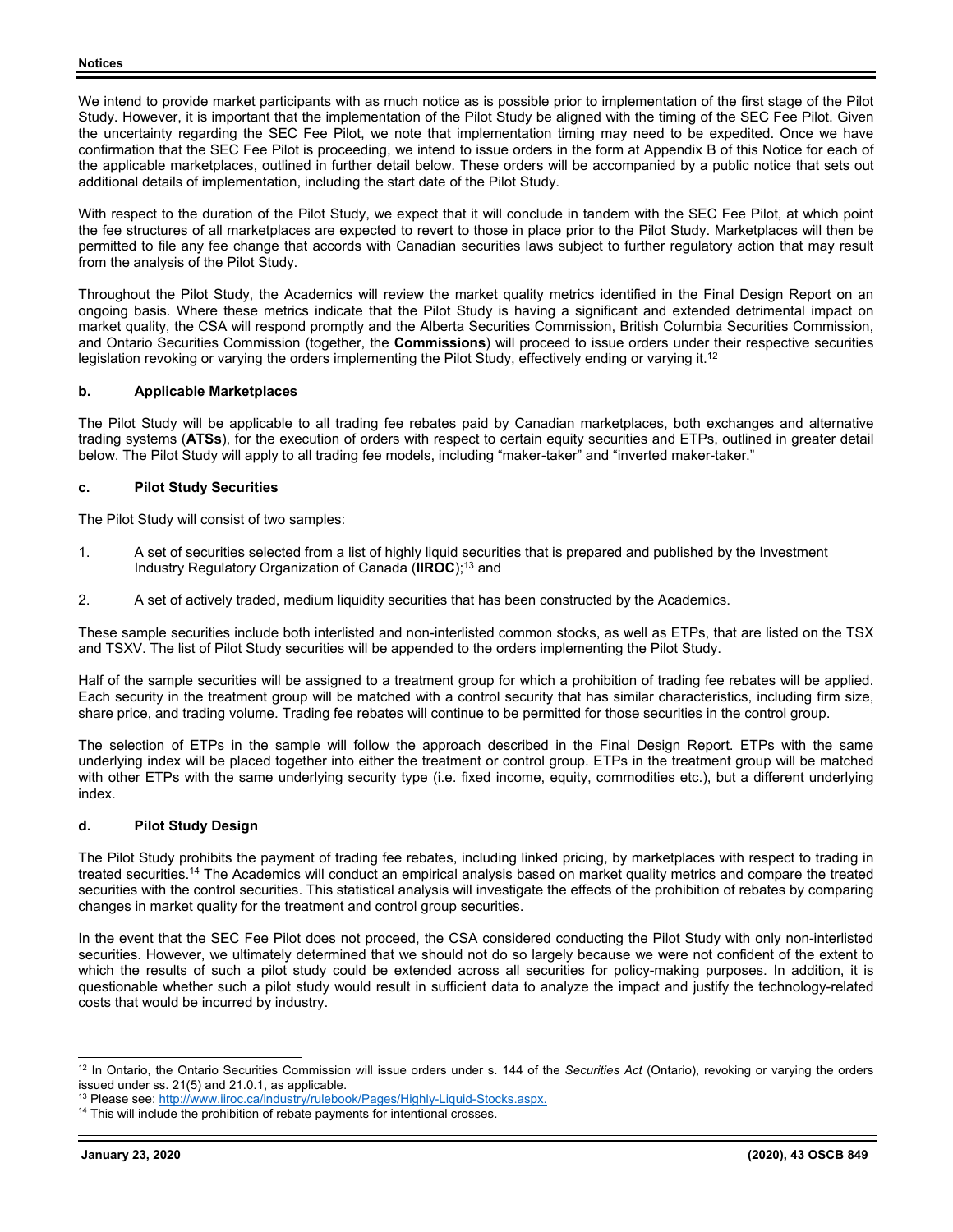Please see Appendix A for the Final Design Report. Please also refer to GitHub for ongoing code and data analysis from the Academics as the Pilot Study moves forward.15

## **e. Market Making Programs under the Pilot Study**

We believe that exchange market makers play an important role in enhancing liquidity and ensuring an orderly market. However, to avoid possible distortion of the Pilot Study and interference with the ability to meaningfully analyze data collected, we are of the view that the payment of trading fee rebates by marketplaces with respect to trading in treated securities for all market participants, including exchange market makers, should be prohibited.

While the payment of rebates for treated securities will be prohibited, we will review fee proposals filed by exchanges for other non-rebate incentives offered as part of an exchange market making program and make decisions according to the customary approval process. Although we believe that the prohibition of linked pricing supports the integrity of the Pilot Study in generating useful market quality metrics, we are of the view that an exception to a linked pricing prohibition to permit non-rebate linked pricing to exchange market makers is appropriate. We believe that non-rebate incentives applicable to registered market making activities are less likely to interfere with the objectives of the Pilot Study and may further encourage the participation of market makers and enhance liquidity provision. Similar to the SEC Fee Pilot, these incentives can be offered only to registered market makers and only for their market making activity. As an example, a marketplace could offer its market makers volume-based incentives on a monthly basis. For clarity, the CSA intends to closely align its approach here with that taken by the SEC.<sup>16</sup>

## **V. LOCAL MATTERS – IMPLEMENTATION**

Certain jurisdictions are publishing other information required by local securities legislation. In Ontario, the Pilot Study will be implemented by orders of the Commission under ss. 21(5) and 21.0.1 of the *Securities Act* (Ontario), as applicable for each exchange and ATS carrying on business in Ontario. The Alberta and British Columbia Securities Commissions will also issue orders implementing the Pilot Study, as applicable for exchanges recognized in those jurisdictions. In each of these three jurisdictions, the respective orders will provide that where a marketplace pays a trading fee rebate with respect to trading in a security that is included in a treatment group in the Pilot Study, that marketplace shall file a fee amendment that would eliminate the rebate payment for the duration of the Pilot Study.

The Commissions will also order that for the duration of the Pilot Study, where a marketplace seeks any amendment to its Form 21-101 F1 or Form 21-101 F2, including the exhibits thereto, that marketplace will file submissions that satisfy the applicable Commission that any proposed amendments do not negatively impact the objective of the Pilot Study. The form of an order, representative of the orders that will be presented to the Commissions to be signed once implementation is confirmed, is attached at Appendix B.

## **VI. APPENDICES**

- A. Final Design Report;
- B. Form of an order for the implementation of the Pilot Study; and
- C. List of commenters along with chart summarizing comments and CSA response.

l 15 See: https://github.com/mps-consulting/CSA-feepilot. 16 See *supra* note 6 at pp. 77-83.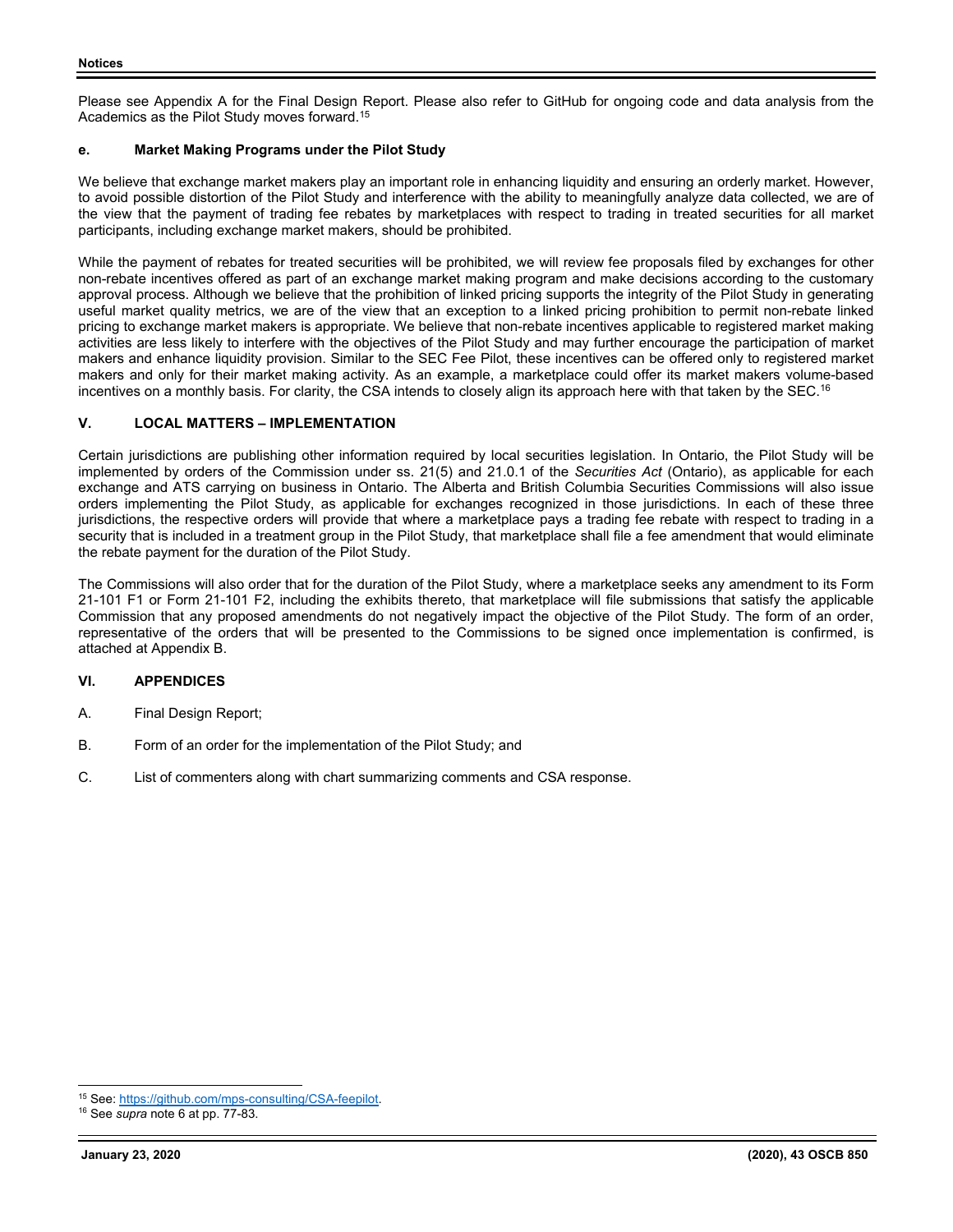## **VII. QUESTIONS**

Questions and comments may be referred to:

| Kent Bailey                                                                                                       | Alex Petro                                                                                                                                  |
|-------------------------------------------------------------------------------------------------------------------|---------------------------------------------------------------------------------------------------------------------------------------------|
| <b>Trading Specialist, Market Regulation</b>                                                                      | <b>Trading Specialist, Market Regulation</b>                                                                                                |
| Ontario Securities Commission                                                                                     | Ontario Securities Commission                                                                                                               |
| kbailey@osc.gov.on.ca                                                                                             | apetro@osc.gov.on.ca                                                                                                                        |
| <b>Heather Cohen</b><br>Legal Counsel, Market Regulation<br>Ontario Securities Commission<br>hcohen@osc.gov.on.ca | Serge Boisvert<br>Senior Policy Advisor<br>Exchanges and SRO Oversight<br>Autorité des marchés financiers<br>serge.boisvert@lautorite.gc.ca |
| Roland Geiling                                                                                                    | Maxime Lévesque                                                                                                                             |
| Derivatives Product Analyst                                                                                       | Senior SRO Analyst                                                                                                                          |
| Exchanges and SRO Oversight                                                                                       | Exchanges and SRO Oversight                                                                                                                 |
| Autorité des marchés financiers                                                                                   | Autorité des marchés financiers                                                                                                             |
| roland.geiling@lautorite.gc.ca                                                                                    | Maxime.levesque@lautorite.gc.ca                                                                                                             |
| Jesse Ahlan                                                                                                       | Ami laria                                                                                                                                   |
| Regulatory Analyst, Market Structure                                                                              | Senior Legal Counsel, Capital Markets Regulation                                                                                            |
| Alberta Securities Commission                                                                                     | <b>British Columbia Securities Commission</b>                                                                                               |
| iesse. a hlan@asc.ca                                                                                              | aiaria@bcsc.bc.ca                                                                                                                           |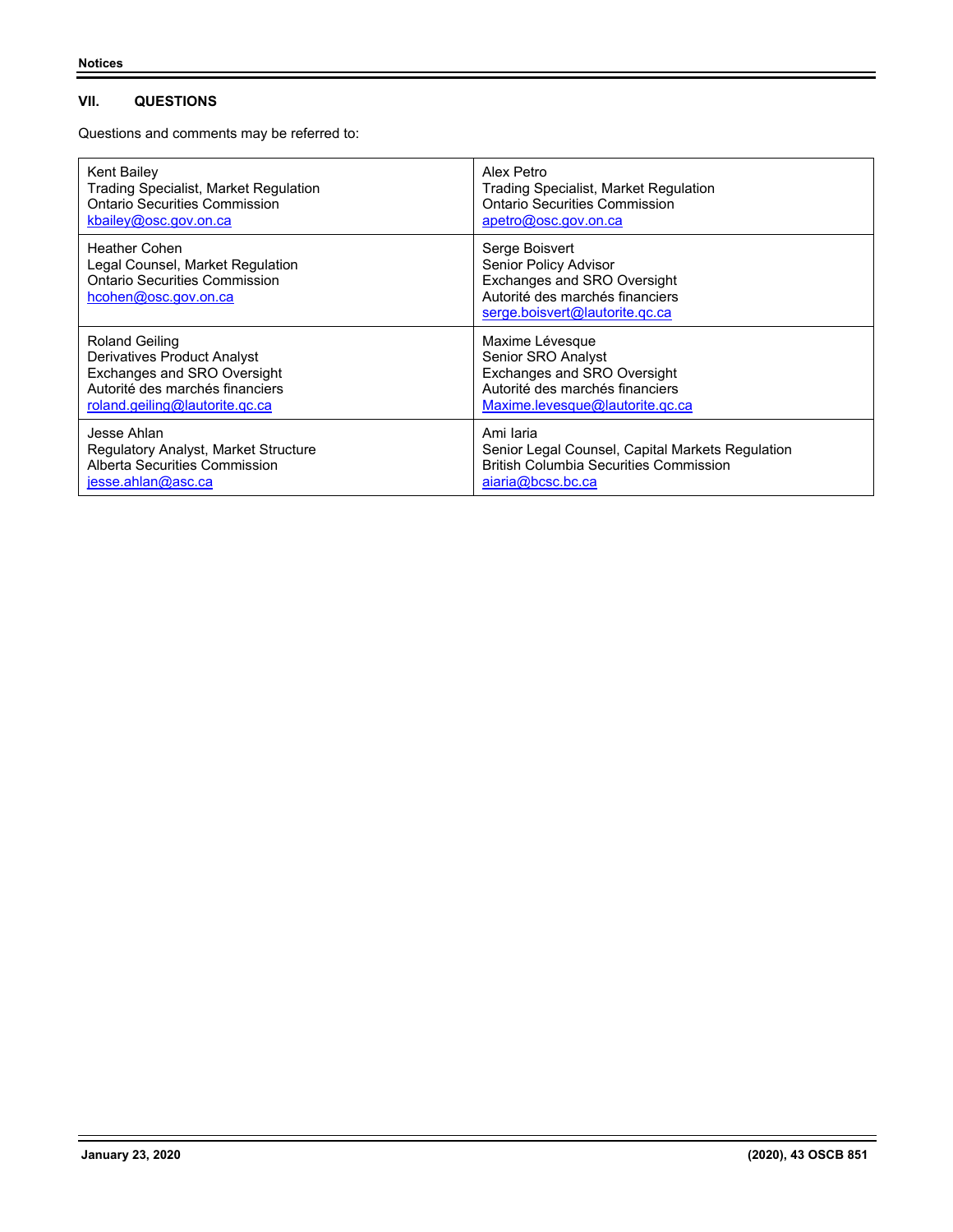### **APPENDIX A**

**Design Report for the CSA Pilot Study on Rebate Prohibition (revised to address public comments)**<sup>∗</sup>

Katya Malinova Andreas Park Andriy Shkilko

First version: July 24, 2018 This version: August 15, 2019

## **I. Executive Summary**

The CSA has proposed a pilot study to better understand the effects of the prohibition of rebate payments by Canadian marketplaces (the Pilot). The United States Securities and Exchange Commission (SEC) has announced its intention to conduct a pilot study examining a similar set of issues (the SEC Pilot).

Rebates are often paid to market participants to attract their orders to a particular platform. The CSA has commissioned the authors of this report to develop the methodology for the Pilot, analyze the results, and complete a final research report detailing the findings. In this document, we propose a design and discuss the framework for the analysis. In particular, we cover the following issues: timing, sample construction, empirical measures, statistical tools, and anticipated challenges. We also address feedback received during public consultations.

An important feature of the Pilot is design simplicity. A complex design that aims to address too many questions may confound the analysis to the detriment of drawing policy-relevant conclusions. Consequently, key conditions for the Pilot to be successful are as follows:

- for a group of securities selected using objective and transparent criteria (hereafter, *treated securities*), marketplaces are prohibited from paying fee rebates<sup>1</sup> to dealers, including offering discounts on liquidity removal fees if such discounts are linked to the dealers' liquidity-providing activities. For all remaining securities, the rules remain unchanged;
- the prohibition applies to all marketplaces trading equity securities;
- with respect to interlisted securities, the timing of the Pilot and the set of the Pilot securities are coordinated with the SEC to the extent possible;
- the Pilot is introduced in two stages, if possible, to mitigate the effects of unexpected market-wide events that may coincide with the Pilot start date;
- in the analysis stage, a set of market quality and order routing metrics is computed using detailed audit-traillevel data;
- a set of standard techniques is applied to examine this data; and
- the codes used in the analysis are publicly available through GitHub, and comments are encouraged.

The sample will be selected from corporate equity securities and Exchange Traded Products (ETPs). The corporate equity securities will be split into highly liquid and medium liquid. Each treated security will be matched with a control security that has similar characteristics, e.g., firm size, share price, and trading volume. The control securities will not be treated. The sample selection will be governed exclusively by statistical considerations. We expect the sample to consist of:

- 50-60 highly liquid and 20-30 medium liquid, interlisted securities, with an equal number of interlisted matches,
- 60-80 highly liquid and 80-100 medium liquid, non-interlisted securities, with an equal number of noninterlisted matches, and

<sup>∗</sup> We thank the Canadian Securities Administrators (CSA), the Canadian Security Traders Association, the Market Structure Advisory Committee of the Ontario Securities Commission, participants at the Rotman Capital Markets Institute Panel Discussion, and respondents to the Request for Comments on the original Design Report for their input. Katya Malinova – DeGroote School of Business, McMaster University, malinovk@mcmaster.ca. Andreas Park - Rotman School of Management, University of Toronto, Institute of Management and Innovation@UTM, andreas.park@rotman.utoronto.ca (corresponding author). Andriy Shkilko – Lazaridis School of Business and Economics, Wilfrid Laurier University, ashkilko@wlu.ca.

<sup>&</sup>lt;sup>1</sup> This will include the prohibition of rebate payments for intentional crosses.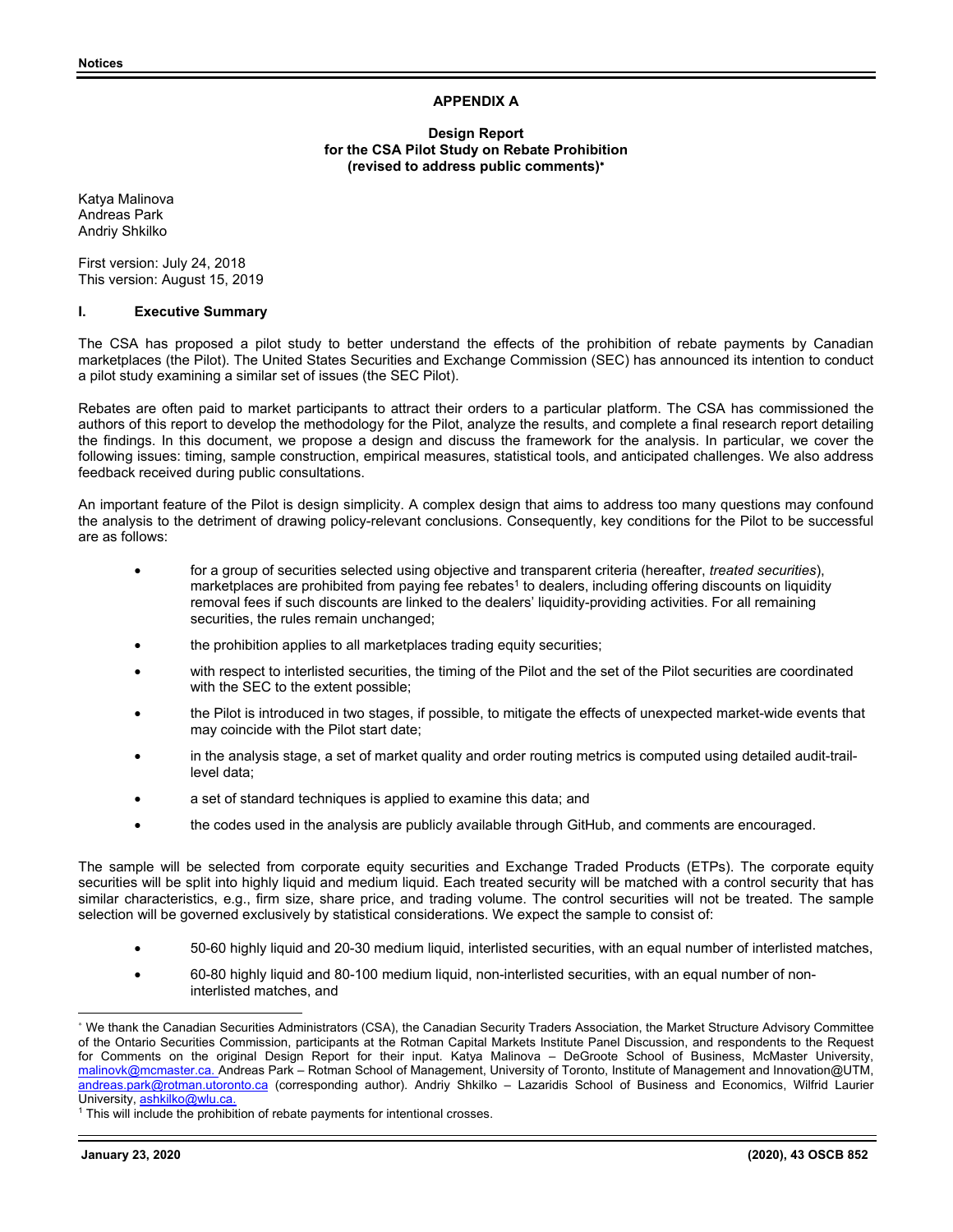• 20-30 ETPs, with an equal number of matches selected from among ETPs that follow distinctly different security baskets.

The precise numbers of securities will be determined on the date the sample is finalized prior to the start of the Pilot.

In the analysis stage, we will use standard market quality metrics (e.g., quoted spreads and depths, effective and realized spreads, implementation shortfall, volatility, trade and order autocorrelation, time to execution for competitively priced limit orders, etc.). We will examine these metrics before and after rebate prohibition for the market overall and for several types of market participants separately (e.g., market makers, dealers, retail investors, institutional participants, participants using high frequency strategies, etc.). The final report will present the results taking care to preserve anonymity of the participants.

### **II. Details**

#### *A. Background*

In its 2014 Request for Comments on Proposed Amendments to NI 23-101 Trading Rules,<sup>2</sup> the CSA points out that concerns had been raised about the maker-taker model's ability to "distort transparency of the quoted spread, introduce inappropriate incentives and excessive intermediation, and create conflicts of interest" and proposes conducting a pilot study to formally examine these issues. The CSA specifically states that any pilot should "examine the impact of prohibiting the payment of rebates by marketplaces."

In proposing the Pilot design, we seek to better understand how the prohibition of rebates may affect dealers' routing practices, the level of intermediation, and standard measures of market quality. The analysis will be carried out for the market overall and for various groups of market participants separately. We anticipate that this analysis will facilitate future policy decisions with respect to rebates and allow these decisions to be made in the most fair and transparent manner, reflecting the interests and views of all stakeholders.

In what follows, we provide a detailed description of the data, variables, and methods that will allow us to address the issues raised by the CSA. For the results to be meaningful and policy-relevant, it is important to have sufficiently large and wellstructured treatment and control samples. Where possible, a staggered introduction of treatment would help minimize the likelihood of an exogenous event confounding the results. Furthermore, we will seek close coordination with the SEC, since trading in Canada may be affected by the implementation of the SEC Pilot.

## *B. Merits of a Canadian Pilot*

Although the U.S. and the Canadian equity markets are similar, there are several key differences that may affect dealer routing decisions. Examples include the practice of retail order internalization in the U.S. and broker-preferencing in Canada. Therefore, while we expect rebate prohibition to have a similar impact on market-wide measures of market quality in both countries, changes in routing practices and the extent to which different groups of market participants are affected may differ. Consequently, a Canadian Pilot, in combination with sufficiently granular data, will substantially improve our understanding of the existing fee system and will be necessary for a well-informed Canadian regulatory policy.

## *C. Required Data*

The Pilot aims to examine discretionary routing practices and the impact of fees on different groups of market participants. Using detailed data, we will define a trader ID as the combination of the dealer ID, user ID, and account type (specialist, client, inventory, etc.). Once defined, we will use trader IDs following the classification of market participants proposed by Devani, Tayal, Anderson, Zhou, Gomez, and Taylor (2014).

## **III. Pilot Securities and Sample Construction**

## *A. Background*

There are about 3,800 securities listed on Canadian stock exchanges, some of which are interlisted on foreign exchanges. Trading characteristics differ significantly across securities and in constructing the sample we must ensure that such differences do not confound the results.

First, many securities trade almost exclusively in rebate-free environments. Examples include CSE-listed securities, as well as TSX- and TSXV-listed securrities priced under \$1 that trade on the TSX, TSXV, and MatchNow. Such securities will not be included in the sample.

l http://www.osc.gov.on.ca/en/SecuritiesLaw\_csa\_20140515\_23-101\_rfc-pro-amd.htm.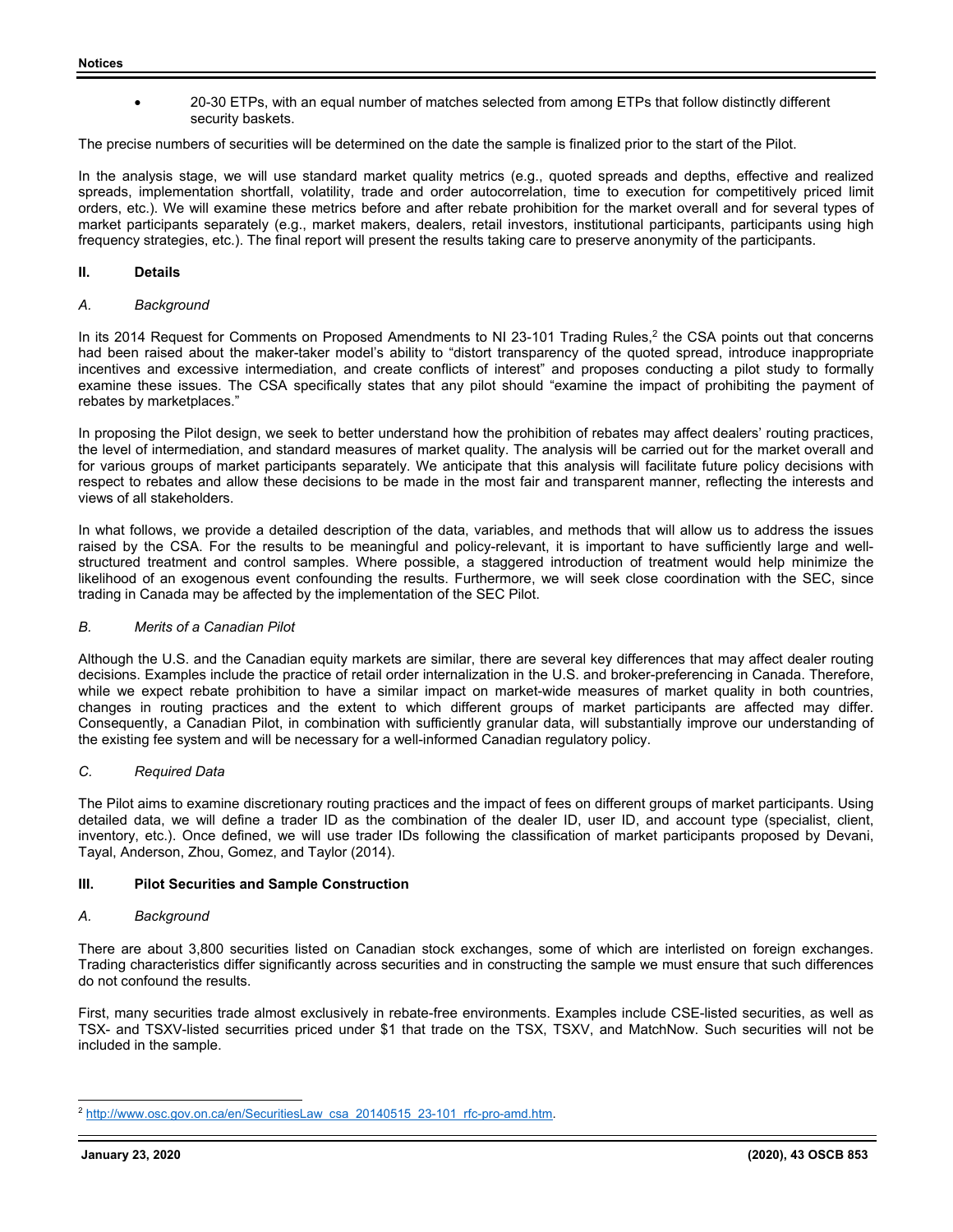Second, we expect that our analysis will provide the most statistically reliable results for the highly liquid securities. However, we recognize that there is significant interest in examining the impact of a rebate prohibition on securities with medium activity levels. Therefore, we will analyze a sample of such securities, but we caution that the resulting market quality measures may be statistically noisy. We will also examine the effect of a rebate prohibition on ETPs. We will not examine very illiquid securities, as such an analysis will not yield statistically meaningful insights. We will split the corporate equities into two subsamples: U.S. interlisted equities and non-interlisted equities. In our analysis, we will present the results separately for the two subsamples.

## *B. Sample Selection and Matching Criteria for Corporate Securities*

The two subsamples of corporate equities will be further split into highly liquid and medium liquid securities. IIROC defines a security to be "highly liquid" if it trades on average at least 100 times per day and with an average trading value of at least \$1,000,000 per trading day over the past month.<sup>3</sup> Highly liquid securities account for more than 90 percent of TSX market capitalization and as such are reasonably representative of the wealth invested in publicly-listed Canadian corporate equities. We will define a security as "medium liquid" if it trades on average at least 50 times a day and with an average daily trading value of at least \$50,000 over the past month.

To select the treatment and control groups, we will use a procedure that finds stocks similar to each other based on a set of predefined characteristics and then randomly selects a stock to treat from each pair. We will use the following matching characteristics captured prior to the Pilot start date: listing status (single market vs. interlisted), liquidity status (highly liquid vs. medium liquid), firm size (market capitalization), price, and dollar trading volume, with the last three characteristics averaged over the month preceding the selection date. The list of Pilot securities will be appended to the orders implementing the Pilot.

We will follow the approach known as *the nearest-neighbour matching*. Specifically, for each possible pair of securities, *i* and *j*, we will compute the pairwise scaled matching error as follows:

$$
matcherror_{ij} = \sum_{k=1}^{M} \left( \frac{C_k^i - C_k^j}{C_k^i + C_k^j} \right)^2,
$$
\n(1)

where *C*k is one of the above-mentioned matching characteristics, e.g., firm size, price, and trading volume. We will then sequentially select pairs with the lowest matching errors until all stocks are allocated a pair. Finally, we will randomly assign one stock in each pair for treatment and retain the other stock as a control.

## *C. Sample Selection and Matching Criteria for ETPs*

The comments on the original pilot design were mixed, although largely in support of including ETPs in the study. This said, respondents were concerned that the necessary partition of ETPs into a no-rebate and a control sample could create "winners and losers." As an example, consider two fictional ETPs that have the same underlying basket of securities: ATSX and ZTSX. The similarity of the underlying basket makes it tempting to assign these ETPs as matches, with one in the no-rebate group and the other in the control group. Such an assignment may, however, result in investors favouring one product over the other. If the current system of rebates is beneficial to liquidity, the control product will benefit. If the current system is not beneficial, the treated product will benefit.

To address respondents' concerns and avoid influencing investor preferences for similar ETPs, we will use the underlying index as one of the criteria to assign ETPs into the treatment and control groups. More specifically, both ATSX and ZTSX in the example above will be assigned into either a treatment or a control group. Their matches will be selected from ETPs with different underlying baskets. Further, we expect to match ETPs with the same underlying security type: equity ETPs to equity ETPs, fixed income to fixed income, etc. The rest of the matching procedure will resemble that described earlier for the corporate securities. In particular,

- we will separate ETPs into categories based on the underlying security type;
- within these categories, we will identify ETP groups that have the same underlying basket;
- we will match these groups with the ETP groups that have the same security type but a different underlying basket. Matching will be done by traded volume and price; and
- once matches are identified, we will randomly assign one of the matched groups to be treated and the other as a control.

We do not anticipate active ETPs to be included in the Pilot.

l <sup>3</sup> http://www.iiroc.ca/industry/rulebook/Pages/Hightly-liquid-Stocks.aspx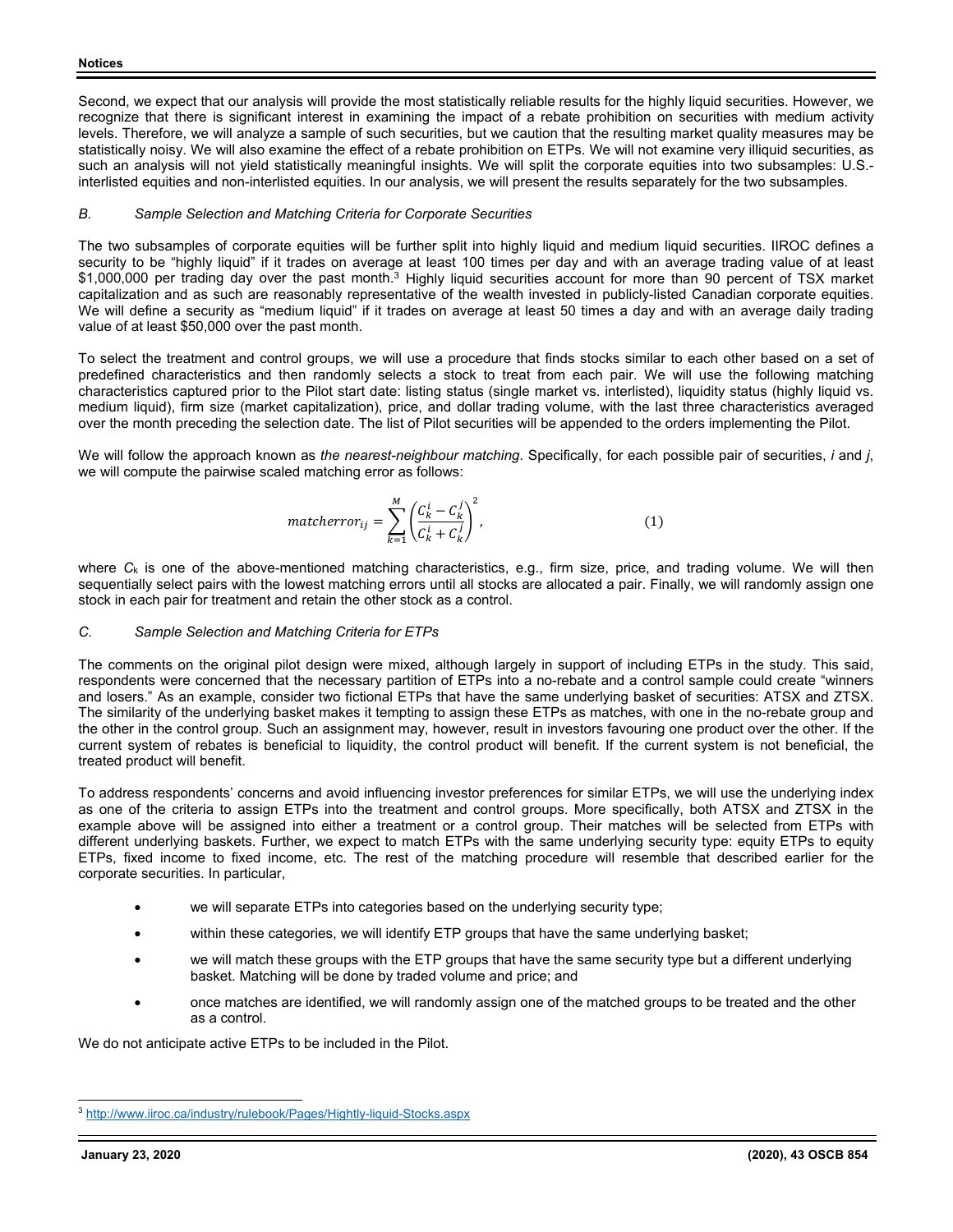### **IV. Empirical Measures and Statistical Analysis**

#### *A. Empirical Measures*

**Quoted Liquidity.** The quoted spread will be computed as the difference between the Canada-wide best ask and bid prices (the CBBO). We will compute this metric in two ways: (i) across all markets and (ii) for the markets with protected quotes. The quoted spread at time *t* for security *i* is defined as:

$$
qs_{it} = ask_{it} - bid_{it}.
$$
 (2)

We will drop instances of locked markets, when the bid and the ask are equal, and instances of crossed markets, when the bid is greater than the ask.

Spreads usually vary by stock price. As such, it is common practice to compute the proportional spread as:

$$
qsp_{it} = \frac{qs_{it}}{m_{it}},\tag{3}
$$

where  $m_{it}$  is the CBBO midquote defined as:

$$
m_{it} = \frac{ask_{it} + bid_{it}}{2}.\tag{4}
$$

To aggregate the spread metrics to the daily level, we will compute the *time-weighted* quoted spread on day *d* as follows:

$$
twqsp_{id} = \frac{1}{\sum_{t} \Delta_{t,t+1}} \times \sum_{t} \Delta_{t,t+1} \ qsp_{it}, \qquad (5)
$$

where Δ<sub>t,t+1</sub> is the number of time units during which the quote is active. For instance, if a quote is active from 14:35:00.002 to 14:35:08.004, then  $Δ<sub>t,t+1</sub> = 8,002$  milliseconds (ms).

Some of the stocks in our sample will likely be constrained by the minimum tick size of one cent. To account for this possibility, we will compute the fraction of the day that a stock is quoted with a one cent spread.

We will compute *quoted depth* as the sum of the number of shares posted on both sides of the CBBO. We will compute *quoted dollar depth* as the sum of the dollar value of shares posted on both sides of the CBBO. We will time-weight both depth metrics.

In addition, we will examine the breadth of liquidity provision and diversification of passive liquidity by counting the number of market participants that provide liquidity and the level of competition among them based on presence at the best quotes and the frequency as well as degree of price improvement.

**Price Efficiency**. The finance literature has developed a number of metrics that capture the speed with which (and the extent to which) prices incorporate new information. Generally speaking, the faster the price discovery process, the more informationally efficient the prices.

*Autocorrelation of Returns.* Similarly to Hendershott and Jones (2005), we will compute the autocorrelation of midquote returns for 30-second, 1-minute, and 5-minute intervals. A lower absolute value of autocorrelation is associated with greater market efficiency as prices better resemble a random walk.

*Variance Ratios.* If prices are efficient and follow a random walk, the variance of midquotes is linear in the time horizon. Campbell, Lo, and MacKinlay (1997) define the scaled ratio of variances over *k* time horizons as: |(*σtk/kσt*) *–* 1| and suggest that the closer this ratio is to 0, the more efficient the market. We will follow the existing literature and compute the variance ratios for two intervals: 30-seconds to 1-minute and 1-minute to 5-minutes.

**Intra-Day Volatility.** We will compute two volatility metrics: range-based and variance-based. The range-based metric is the daily average of the high-low price range computed over ten-minute intervals, scaled by the interval's midquote defined in equation 4 above. Aggregated over many securities, this metric is usually strongly correlated with overall market volatility as measured by the CBOE Volatility Index (VIX).<sup>4</sup> The variance-based metric is the standard deviation of the one-minute midquote returns for the day.

<sup>4</sup> The VIX is a calculation designed to produce a measure of constant, 30-day expected volatility of the U.S. stock market, derived from real-time, midquote prices of S&P 500 Index call and put options.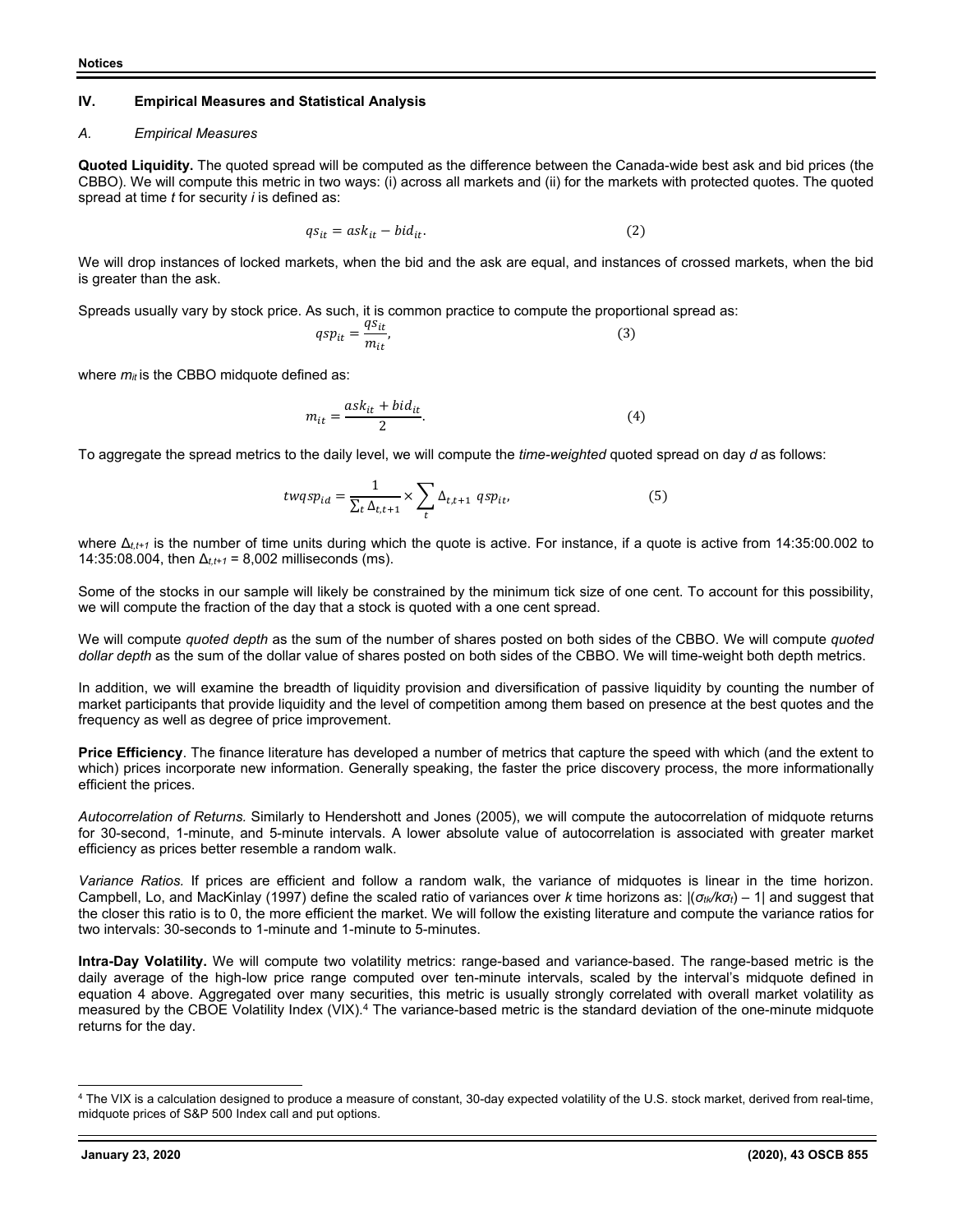**Activity Levels.** To measure market activity, we will compute several trading volume metrics such as volume at the open and close, volume during the continuous market, volume in intentional crosses, and dark volume.

We will further compute a set of order-related metrics, such as the number of orders and their value, the proportion of canceled and executed orders, the proportion of executed order value, the number of orders that match or improve the CBBO, and the proportion of orders one and two cents away from the best quotes, as well as one percent and five percent of the midquote away from the best quotes. We will pay particular attention to changes in order routing practices to examine the effects of incentive changes related to rebate prohibition.

We note that there are no agreed upon economic measures that determine whether a change in market activity levels is beneficial or harmful. Therefore, volume and order submission figures must be interpreted with caution.

**Effective Spreads.** Effective spreads measure the costs that market participants incur when they trade. It is conventional to base the computation of effective spreads on the midquote of the prevailing CBBO. For security *i*, the proportional effective spread for a trade at time *t* is:

$$
e^{t} = 2 \times q_{it} \times \frac{p_{it} - m_{it}}{m_{it}},
$$
\n<sup>(6)</sup>

where  $p_{it}$  is the transaction price,  $m_{it}$  is the midquote of the CBBO prevailing at the time of the trade, and  $q_{it}$  is an indicator variable that equals 1 if the trade is buyer-initiated and −1 if the trade is seller-initiated. The factor 2 is used to make the estimate comparable to the quoted spread by capturing the cost of a round-trip transaction. We will also examine a variation of the effective spread, entitled *investable spread*, which is the dollar cost of trading of a standard size order.

To obtain a daily effective spread estimate, it is common to volume-weight transaction-specific estimates, i.e., for trades of volumes *vit,* the effective spread on day *d* is the sum of the trades' effective spreads weighted by the trades' shares of total daily volume:

$$
vwesp_{id} = \frac{1}{\sum_{t} v_{it}} \times \sum_{t} v_{it} esp_{it}.
$$
 (7)

The purpose of the Pilot is to gain a better understanding of the effects of the prohibition of rebate payments by Canadian marketplaces, and we will therefore compute the "cum fee" effective spread (often referred to in the industry as the "economic" spread):<sup>5</sup>

$$
cum fee \exp_{it} = esp_{it} + 2 \times taker \ fee_{it}/m_{it}. \tag{8}
$$

**Price Impact and Realized Spread.** It is common practice to decompose the effective spread into the *price impact* and the *realized spread*. The price impact measures by how much the trade moves the price and is formally defined as:

$$
prim_{it} = 2 \times q_{it} \times \frac{m_{i,t+\tau} - m_{it}}{m_{it}},
$$
\n(9)

where *mi,t+τ* is the CBBO midquote *τ* time units after the trade. The idea behind this measure is that trades reveal information about the fundamental value of the underlying security and the market needs time to incorporate this information into prices. The time horizon *τ* usually varies between five milliseconds for frequently traded stocks and five minutes for less frequently traded ones.

The price impact is directly related to the realized spread, which is defined as:

$$
rsp_{it} = esp_{it} - primp_{it} \tag{10}
$$

and is interpreted as the revenue that liquidity providers receive net of the adverse selection costs captured by the price impact. Analogously to the cum fee effective spreads, we will account for the rebates that liquidity providers are eligible to receive and will compute the cum rebate realized spreads as follows:

$$
cum fee rsp_{it} = rsp_{it} + 2 \times maker rebate/m_{it}. \qquad (11)
$$

 $^5$  This measure will be computed per transaction. We caution that it will be difficult to determine precisely which fees apply; dark, lit, and postonly orders may all command different fees, market-makers may receive bulk-discounts, etc. We will apply a uniform rule by employing only the "most common" fee that applies on the specific venue.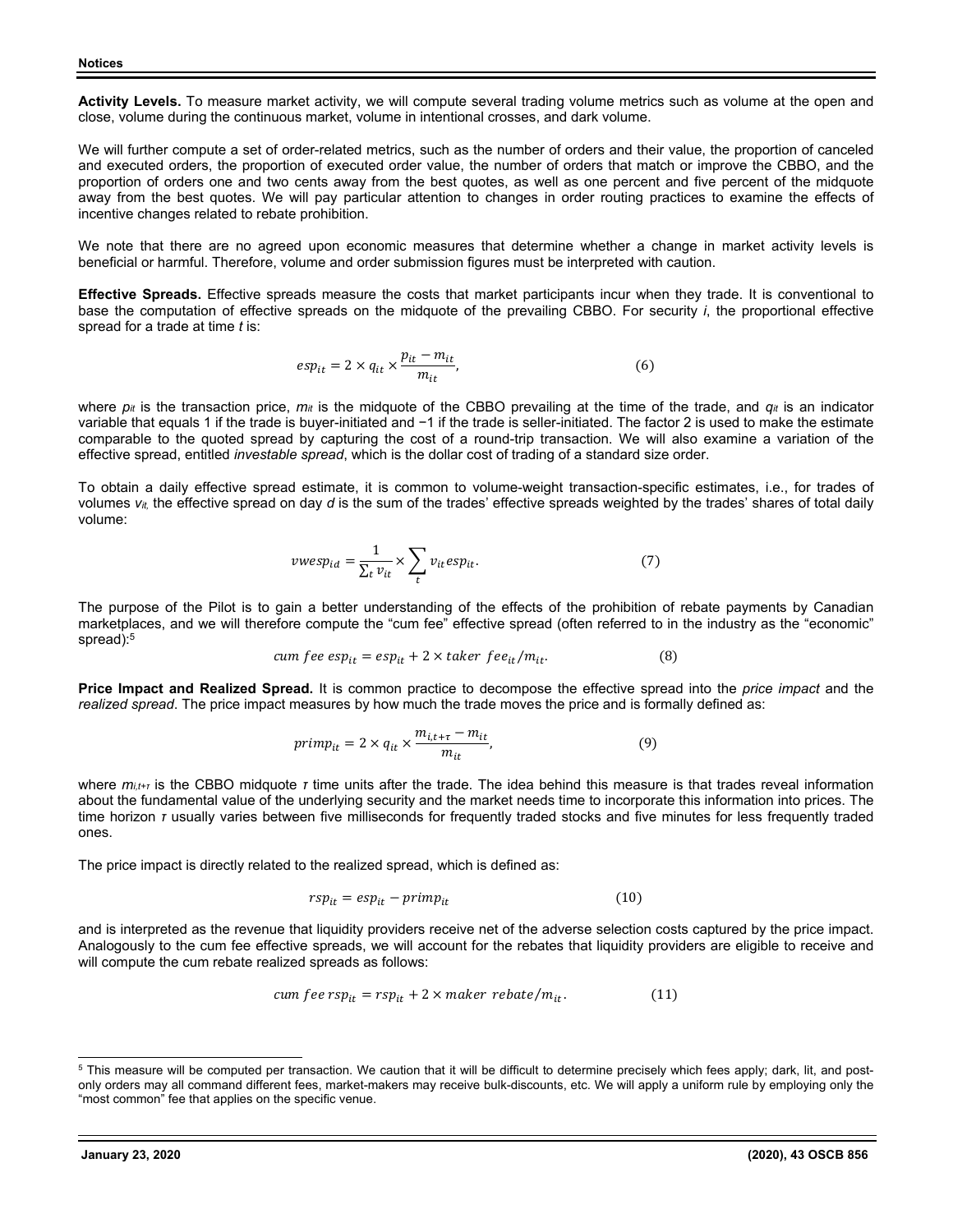**Implementation Shortfall.** Buy-side institutions often trade amounts that are larger than the depth available at the best prices and therefore commonly slice large "parent" orders into smaller "child" orders. The child orders may move market prices away from the price prevalent at the beginning of the large trade and as such increase the total cost of the parent order. Buy-side traders therefore worry about the total cost of their parent orders, which is usually measured by the implementation shortfall (IS).

While we likely cannot identify buy-side trades directly, we will proxy for parent orders by identifying instances where a single trader executes several trades in the same direction on a given day and trades only in that direction. The total cost associated with such a string of trades will be measured by the implementation shortfall defined as:

$$
IS_{it} = q_{it} \times (\text{$vol}_{it} - p_{i0} \times vol_{it})
$$
 (12)

where  $q_{it}$  is +1 for a string of buys and −1 for a string of sales that begins at time *t* in stock *i*, *\$vol<sub>it</sub>* is the total dollar volume for the string, *pi0* is the prevailing midquote at the time of the first trade in the string, and *volit* is the total share volume for the string.

A positive shortfall indicates that prices move in the same direction as the parent order. In our reporting, the aggregate shortfall will be computed in basis points of the aggregate dollar volume traded. We will consider two types of trade strings: (i) those that originate from marketable orders only and (ii) those that originate from marketable and non-marketable orders.

**Passive Order Execution Quality.** We will examine the impact of the Pilot on orders of a variety of different types, paying particular attention to liquidity-providing orders. For retail orders and for large trade strings, we will compute the resting time of non-marketable orders. We will specifically focus on orders with prices that suggest that the submitter is interested in a timely execution. As such, we will consider orders that are submitted at prices that match or improve the CBBO.

For large trade strings, we will also report the average fraction of volume that is traded with marketable orders. A change in this measure captures the possibility that institutional investors may change their strategies and choose to "cross the spread" more/less often.

We will also examine the ratio of traded to submitted orders; this ratio captures how many orders an institution needs to submit to fill a position. We will consider only the orders submitted at prices matching or improving the CBBO. We will also compute this ratio for share volume. Finally, we will examine the opportunity costs of passive, as well as marketable, orders that are not filled by comparing prices at the time of submission to prices obtained through post-cancellation execution of similar directional volume by the same trader ID.

## *B. Statistical Analysis*

The basis of our statistical approach is a conventional difference-in-differences analysis of a panel dataset (securities×days). Analyses of this kind usually rely on two approaches to examine the treatment effect (i.e., the effect of rebate prohibition). We discuss these approaches below using the bid-ask spread as an example.

In the first approach, the dependent variable *ΔDVit* is the value of the bid-ask spread for the treated security *i* at time *t* less the value for the matched security. Using this dependent variable, we will estimate the following regression:

$$
\Delta DV_{it} = \alpha \cdot pilot_t + controls_t + \delta_i + \varepsilon_{it},\tag{13}
$$

where Pilot<sub>t</sub> is an indicator variable set to 1 on the Pilot start date, *controls<sub>t</sub>* are time series controls such as the VIX, and <u>δ</u>*i* are security-pair fixed effects. The coefficient of interest *α* captures the effect of the Pilot on treated securities.6

In the second approach, the dependent variable  $DV_{it}$  is the value of the bid-ask spread for each security from the treatment and control groups. Using this dependent variable, we will estimate the following regression:

$$
\Delta DV_{it} = \alpha_1 \cdot pilot_t + \alpha_2 \cdot pilot_t \times treated_i + \alpha_3 \cdot treated_i + controls_t + \delta_i + \varepsilon_{it}, \quad (14)
$$

where Pilot<sub>t</sub> is the indicator variable set to 1 on the Pilot start date, *treated<sub>i</sub>* is 1 if the security is from the treatment group and 0 otherwise, *controlst* are time series controls such as the VIX, and *δi* are security fixed effects. The coefficient of interest is *α2*; it estimates the incremental effect of the Pilot on the treated securities. For instance, with quoted spread as the dependent variable, a positive *α2* will indicate that the spreads for the treatment group increased relative to the control group.

We will conduct inference in all regressions using double-clustered Cameron, Gelbach, and Miller (2011) standard errors, which are robust to cross-sectional correlation and idiosyncratic time-series persistence.7

 $^6$  This regression methodology is similar to that in Hendershott and Moulton (2011) and Malinova and Park (2015).

 $^7$  Cameron, Gelbach, and Miller (2011) and Thompson (2011) developed the double-clustering approach simultaneously. See also Petersen (2009) for a detailed discussion of (double-)clustering techniques.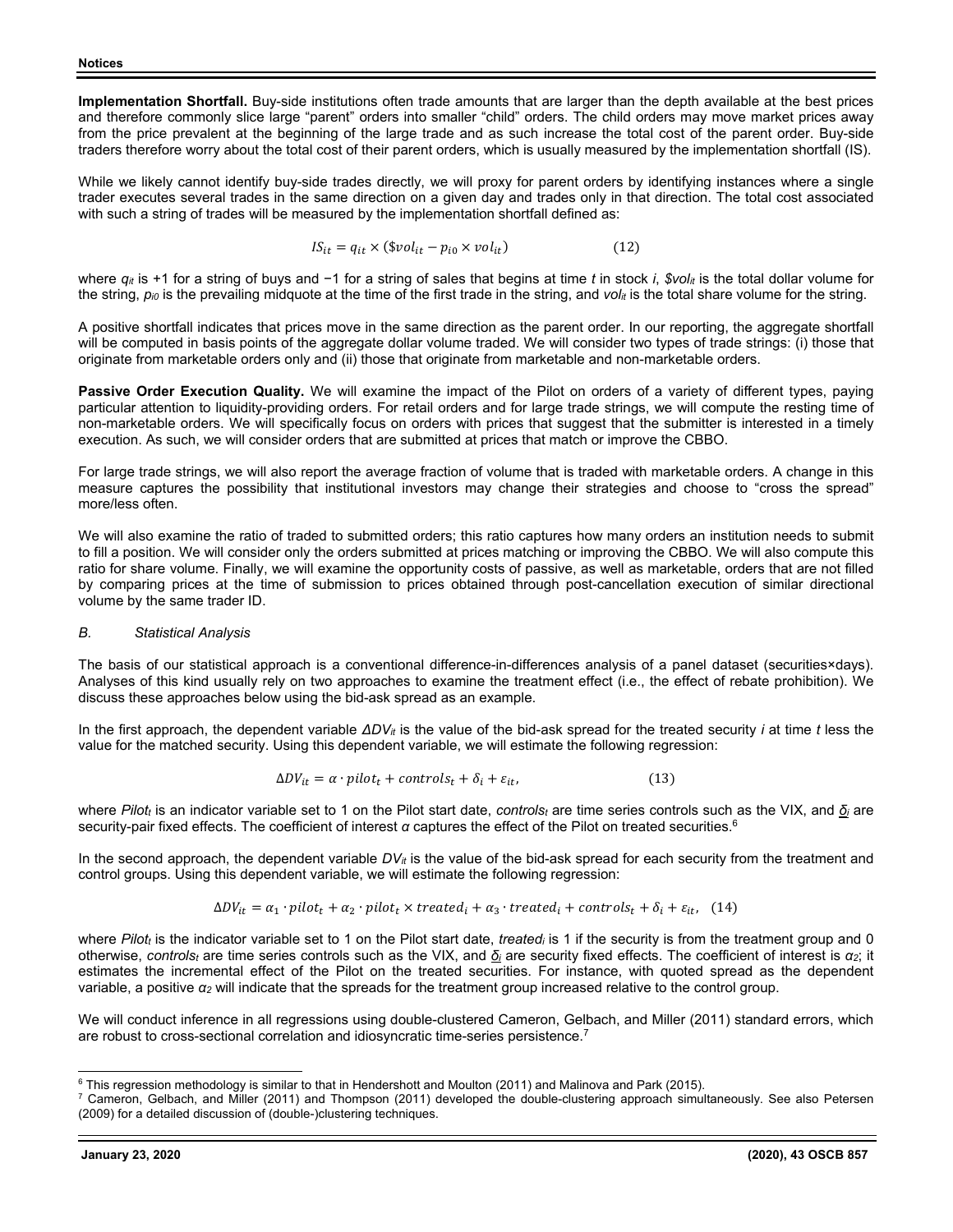Each approach will use two controls for the market-wide effects that are known to affect trader behaviour and market quality. First, we will use the VIX to control for the level of market-wide volatility. We acknowledge that Canada has its own volatility index, but note that this index may be directly affected by trading in the sample securities, while VIX is less likely to be similarly affected. Second, we will use the cumulative return for the S&P GSCI commodity index. Comerton-Forde, Malinova, and Park (2018) show that this index is highly correlated with the Canadian TSX Composite index, but is unlikely to be significantly affected by trading in Canada and therefore serves as a proxy for Canadian market-wide returns.

## **V. Anticipated Challenges**

We caution that several possible scenarios may affect our ability to deliver meaningful conclusions. First, individual firms in the sample may experience events during the Pilot that render them unusable for the subsequent statistical analyses (e.g., mergers, bankruptcies, or delistings). We will mitigate the impact of such events by building the sample as close as possible to the start of the Pilot, while providing market participants with sufficient time to prepare for the Pilot's implementation. This said, if one of the above-mentioned events occurs after the sample is finalized, we may omit the affected security and its match from further analyses.

Second, all securities may be affected by major market-wide confounding events. Examples are a failure of a major financial institution, a market crash, or a political event. While a staggered introduction, the use of control groups, and a sufficiently long Pilot period alleviate some of the concerns regarding such events, the CSA will reserve the right to extend the Pilot or to delay the start of the Pilot should it be necessary.

Third, the marketplaces may develop workarounds for rebate prohibitions that undermine the Pilot, e.g., differentiated fees, bulk discounts, new order types, new venues or order books, etc. The orders implementing the Pilot aim to prevent such workarounds so as to preserve the scientific integrity of the Pilot.

## **VI. Timing**

We propose that the Pilot for the interlisted stocks match the duration of the SEC Pilot. We also propose that the Pilot proceed in two stages, with treatment introduction for the non-interlisted stocks and ETPs separated from the treatment introduction for the interlisted stocks by two to three months.

As described above, the staggered introduction may alleviate concerns that arise if the Pilot start date is close to an unexpected market-wide event. For example, in July 2011, the SEC adopted a new rule that restricted some aspects of direct market access (DMA). Several research teams endeavored to analyze this event. Unfortunately, about two weeks after the DMA rule adoption, the U.S. credit rating was downgraded, creating a substantial amount of noise in the data. No research team was able to produce meaningful conclusions because the noise completely confounded the results (Chakrabarty, Jain, Shkilko, and Sokolov, 2019). We caution that a similarly unpredictable event may confound the results if all stocks are introduced into the Pilot at once.

Our conversations with market participants suggest that they share this concern and we received feedback that the difference between the two-stage and all-at-once alternatives is immaterial in terms of technical implementation.

## **VII. Monitoring, Communication, and Transparency**

We believe that transparency is integral to conducting pilot studies and commit to providing timely and comprehensive updates to the CSA for disclosure to market participants. We will continuously monitor the empirical measures described in section IV, share the ongoing statistical analysis with the CSA, and discuss any adverse trends that may be indicative of a decrease in market quality.

In the interest of transparency, we will make all codes publicly available via GitHub (the online code depository). GitHub includes a comment function and feedback on code improvement is welcome. Where possible, we will also provide the data (e.g., the non-proprietary data that will be used for the matching process). We believe that this level of transparency will bring added trust in the integrity of our analysis. However, we will not publish the matched securities to prevent possible gaming.

We have received excellent feedback from the CSA, the members of the OSC Market Structure Advisory Committee, the Canadian Security Traders Association, participants at the Rotman Capital Markets Institute Panel Discussion, and respondents to the Request for Comments. This report reflects this feedback.

## **Appendix I: A Sample Matching Procedure**

This appendix provides an example of the matching procedure used to assign Canadian stocks interlisted in the U.S. into the treatment and control groups.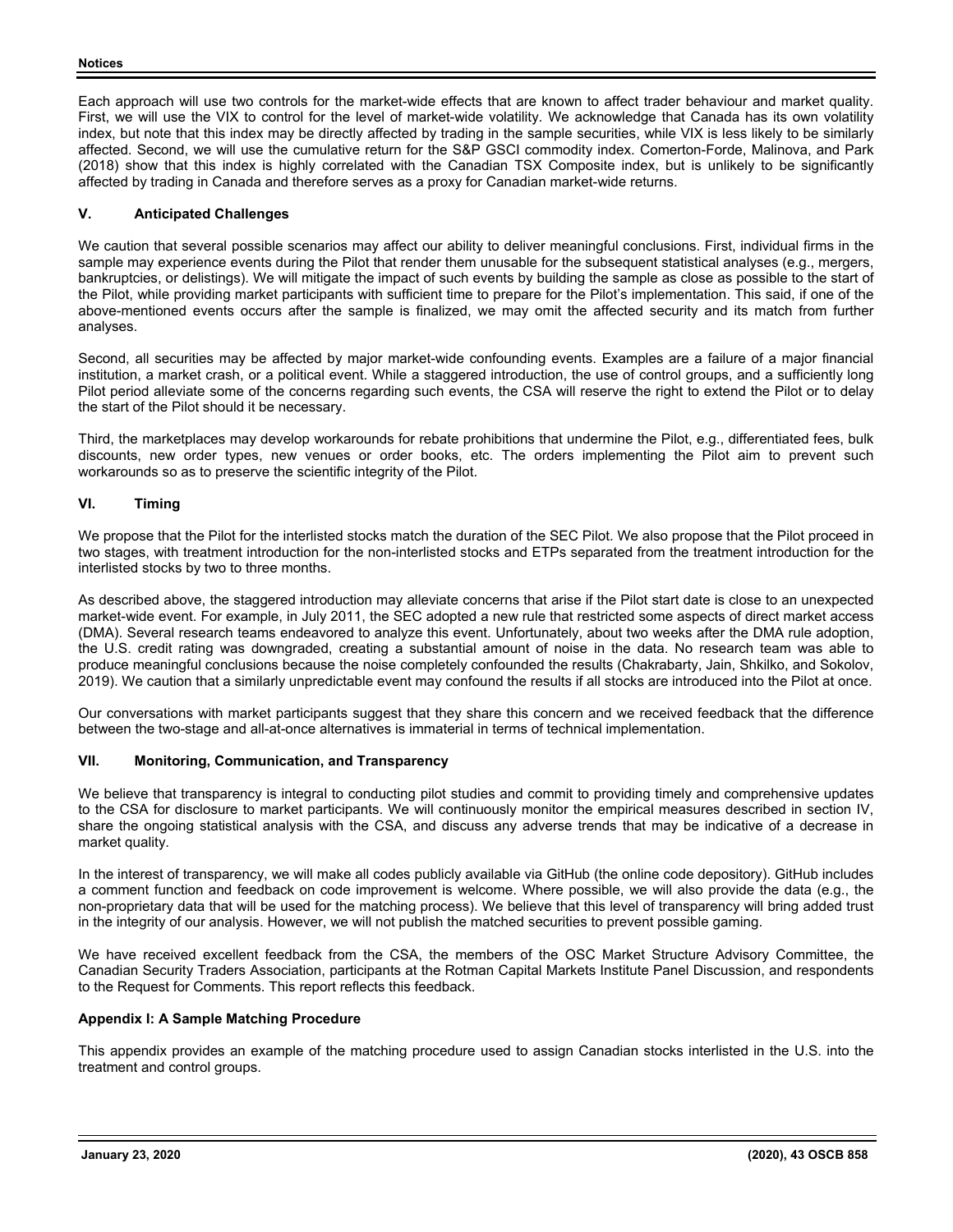Trading volume, price, and market capitalization figures are the latest available from the Canadian Financial Markets Research Centre (CFMRC).<sup>8</sup> Trading volume is the average daily dollar volume, price is the closing price, and market capitalization is the product of the price and the number of shares outstanding. We use Canadian dollars for variables that require a price component.

We arrive at the matched sample using the following procedure:

- 1. We begin with a sample of 181 Canadian securities that are also interlisted on the NYSE, NYSE Arca, NYSE MKT, Nasdaq GM, and Nasdaq CM.
- 2. Among these, we identify 18 securities that trade at prices below \$1 and refer to them as low-priced (LP). Price volatility in such securities is rather high, and as mentioned previously, LPs will not be included in the Pilot. We however discuss them here for the sake of completeness.
- 3. Among the remaining securities, we identify 107 that are on IIROC's "highly liquid" list. We refer to these as HL stocks and the remaining 56 securities are nHL (not highly liquid). We match HL stocks to HL stocks and nHL stocks to nHL stocks.
- 4. For each possible pair of *i* and *j* securities, we estimate a match error as follows:

$$
matcherror_{ij} = \sum_{k=1}^{3} \left( \frac{C_k^i - C_k^j}{C_k^i + C_k^j} \right)^2,
$$

where  $C_k$  are natural logs of trading volume, price, and market capitalization as defined above.

- 5. From the matrix of match errors that spans all stock-pairs, we then select stock-pairs with the lowest errors, for a total of 53 HL pairs, 28 nHL pairs, and 9 LP pairs.
- 6. Finally, to assign stocks into the treated and control groups, for each pair we generate a random number between 0 and 1. If this number is below 0.5, we assign the first stock in the pair to be treated and vice versa.

Figure 1 provides an illustration of match quality. The horizontal and vertical axes represent logarithms of market capitalization, dollar volume, and stock price for pairs of securities, with a random assignment of one member in the pair to the treatment and the other to the control group. A good match obtains if the points are on or close to the 45-degree line. A formal *t*-test shows no evidence that the treatment and control samples are different for any of the matching criteria.

<sup>&</sup>lt;sup>8</sup> http://clouddc.chass.utoronto.ca/ds/cfmrc. In rare cases when CFMRC does not have a valid record for a security, we obtain the missing data from https://www.tmxmoney.com/en/index.html.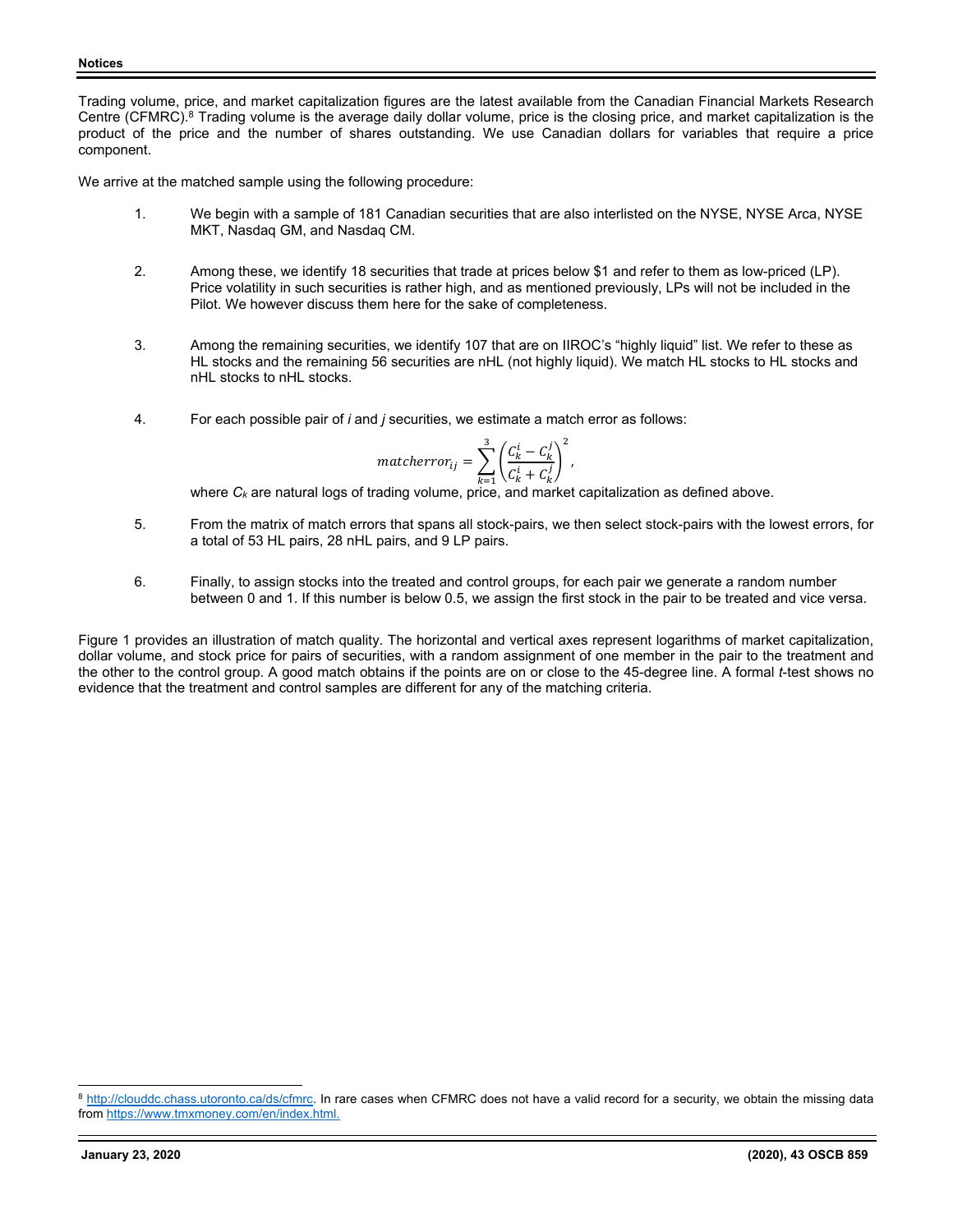## **REFERENCES**

Battalio, Robert, Shane Corwin, and Robert Jennings, 2016, Can brokers have it all? On the relation between make-take fees and limit order execution quality, *Journal of Finance* 71, 2193–2238.

Battalio, Robert, Brian Hatch, Mehmet Saǧlam, 2019, The cost of routing orders to high frequency traders, Working paper.

Brogaard, Jonathan, Terrence Hendershott, and Ryan Riordan, 2014, High-frequency trading and price discovery, *Review of Financial Studies* 27, 2267-2306.

Brogaard, Jonathan, Terrence Hendershott, and Ryan Riordan, 2019, Price discovery without trading: Evidence from limit orders, *Journal of Finance*, forthcoming.

Cameron, A. Colin, Jonah B. Gelbach, and Douglas L. Miller, 2011, Robust inference with multi-way clustering, *Journal of Business Economics and Statistics* 29, 238-249.

Campbell, John Y., Andrew W. Lo, and A. Craig MacKinlay, 1997, *The Econometrics of Financial Markets* (Princeton University Press).

Chakrabarty, Bidisha, Pankaj Jain, Andriy Shkilko, and Konstantin Sokolov, 2019, Unfiltered Market Access and Liquidity: Evidence from the SEC Rule 15c3-5, *Management Science*, forthcoming.

Cimon, David, 2019, Broker Routing Decisions in Limit Order Markets, Working paper.

Comerton-Forde, Carole, Katya Malinova, and Andreas Park, 2018, Regulating dark trading: Order flow segmentation and market quality, *Journal of Financial Economics* 130, 347-366.

Devani, Baiju, Ad Tayal, Lisa Anderson, Dawei Zhou, Juan Gomez, and Graham W. Taylor, 2014, Identifying trading groups – methodology and results, Discussion paper, IIROC Working Paper.

Hendershott, Terrence, and Charles M. Jones, 2005, Island goes dark: Transparency, fragmentation, and regulation, *Review of Financial Studies* 18, 743–793.

Hendershott, Terrence, and Pam Moulton, 2011, Automation, speed, and stock market quality: The NYSE's hybrid, *Journal of Financial Markets* 14, 568–604.

Korajczyk, Robert, and Dermot Murphy, 2018, High-frequency market making to large institutional trades, *Review of Financial Studies* 32, 1034-1067.

Malinova, Katya, and Andreas Park, 2015, Subsidizing liquidity: The impact of make/take fees on market quality, *Journal of Finance* 70, 509–536.

Menkveld, Albert, 2013, High frequency trading and the new market makers, *Journal of Financial Markets* 16, 712-740.

Petersen, Mitchell A., 2009, Estimating Standard Errors in Finance Panel Data Sets: Comparing Approaches, *Review of Financial Studies* 22, 435–480.

Thompson, Samuel B., 2011, Simple formulas for standard errors that cluster by both firm and time, *Journal of Financial Economics* 99, 1–10.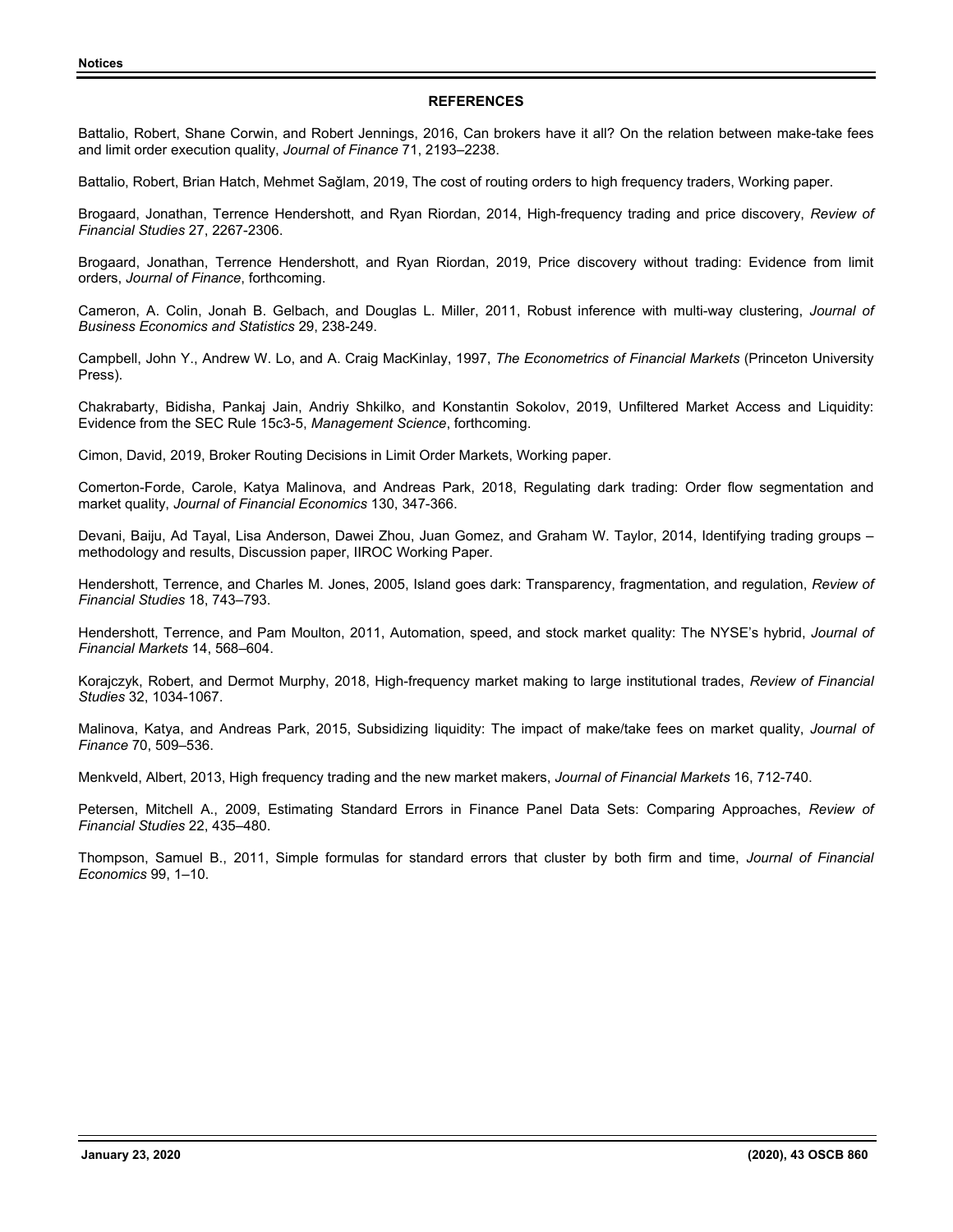

Figure 1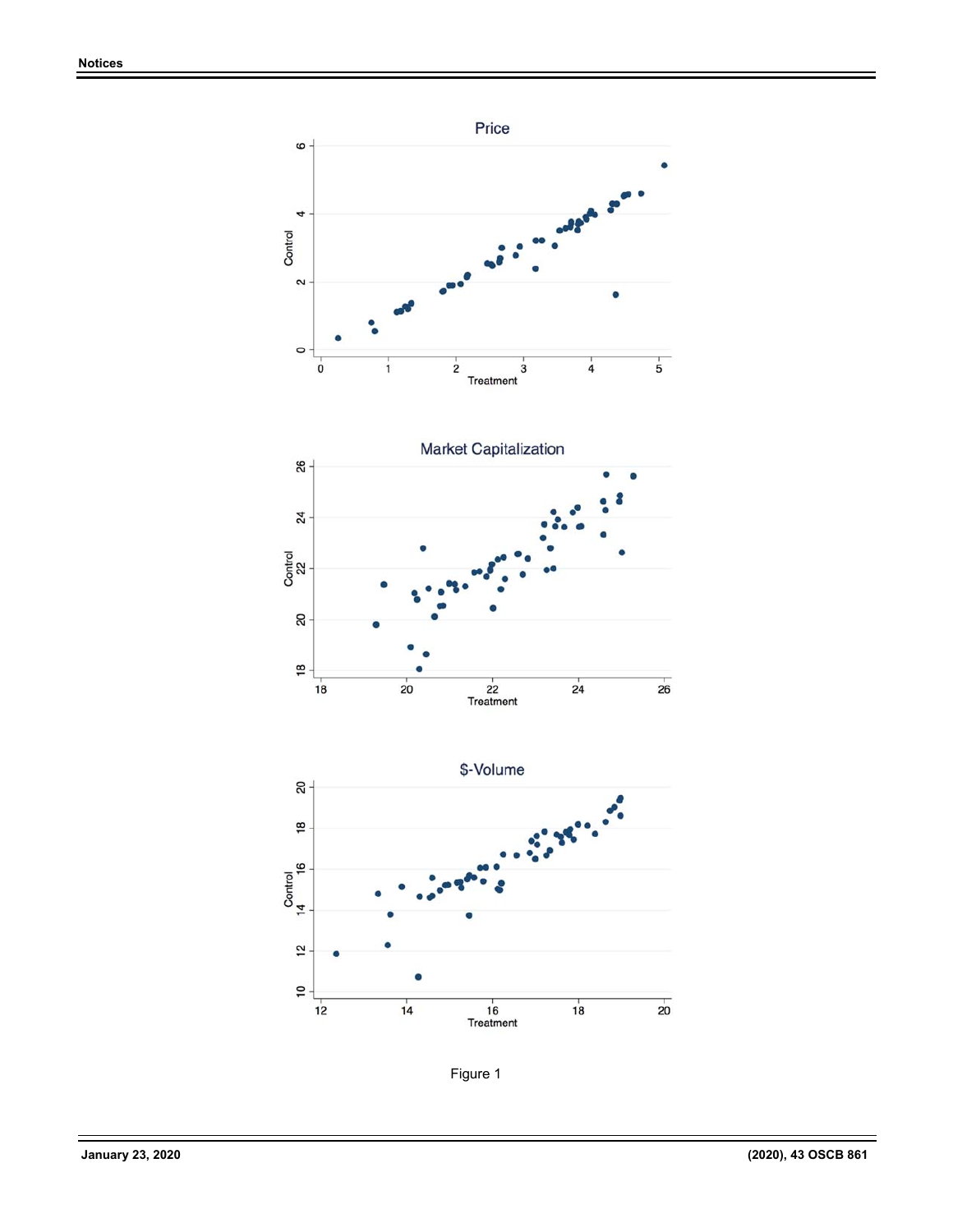### **APPENDIX B**

#### **IN THE MATTER OF THE SECURITIES ACT, RSO 1990, CHAPTER S5, AS AMENDED (the "Act")**

#### **AND**

### **IN THE MATTER OF [INSERT EXCHANGE/ATS]**

#### **([Exchange/ATS short form])**

#### **ORDER**

## **(Subsection 21(5)/Section 21.0.1 of the Act)**

 **WHEREAS** [Exchange/ATS short form] is an exchange/alternative trading system (ATS) carrying on business in Ontario;

 **AND WHEREAS** if it considers it to be in the public interest, the Ontario Securities Commission (Commission) has the authority to make any decision with respect to the manner in which a recognized exchange/an alternative trading system carries on business;

 **AND WHEREAS** the payment of rebates by a marketplace may be changing behaviours of marketplace participants and creating unnecessary conflicts of interest for dealer routing decisions that may be difficult to manage, contributing to increased segmentation of order flow, and/or contributing to increased intermediation on highly liquid securities;

 **AND WHEREAS** in light of the information set out in the paragraph above, it is the Commission's opinion that it is in the public interest to conduct a pilot study on the prohibition of the payment of rebates by marketplaces for a sample of securities (the Pilot);

 **AND WHEREAS** the Pilot will apply to [insert number] of securities;

 **AND WHEREAS** the objective of the Pilot is to gain a better understanding of the effects of the prohibition of rebate payments by Canadian marketplaces (the Objective) to determine whether the Commission should facilitate the transition to an amended rule regarding the payment of rebates by marketplaces;

**IT IS ORDERED** that, pursuant to subsection 21(5)/section 21.0.1 of the Act:

- 1. On [insert Pilot start date], [insert Exchange/ATS] shall implement the Pilot according to the design set out at Appendix A appended to this Order, by eliminating rebates for those securities set out at Appendix B until [insert Pilot end date].
- 2. Between [insert Pilot start date] and [insert Pilot end date], if [insert Exchange/ATS] seeks any amendment to its Form 21-101F1/2, including the exhibits thereto (the Proposed Amendments), [insert Exchange/ATS] shall file submissions which satisfy the Commission that the Proposed Amendments do not negatively impact the Objective of the Pilot.

**DATED** this \_\_ day of \_\_\_\_\_\_\_\_\_\_\_\_\_\_, 202\_, to take effect \_\_\_\_\_\_\_\_\_\_\_\_\_\_\_\_\_\_\_, 202\_.

 $\mathcal{L}_\mathcal{L}$  , and the contribution of the contribution of the contribution of the contribution of the contribution of the contribution of the contribution of the contribution of the contribution of the contribution of

[Name] [Name] [Title] [Title] Ontario Securities Commission Ontario Securities Commission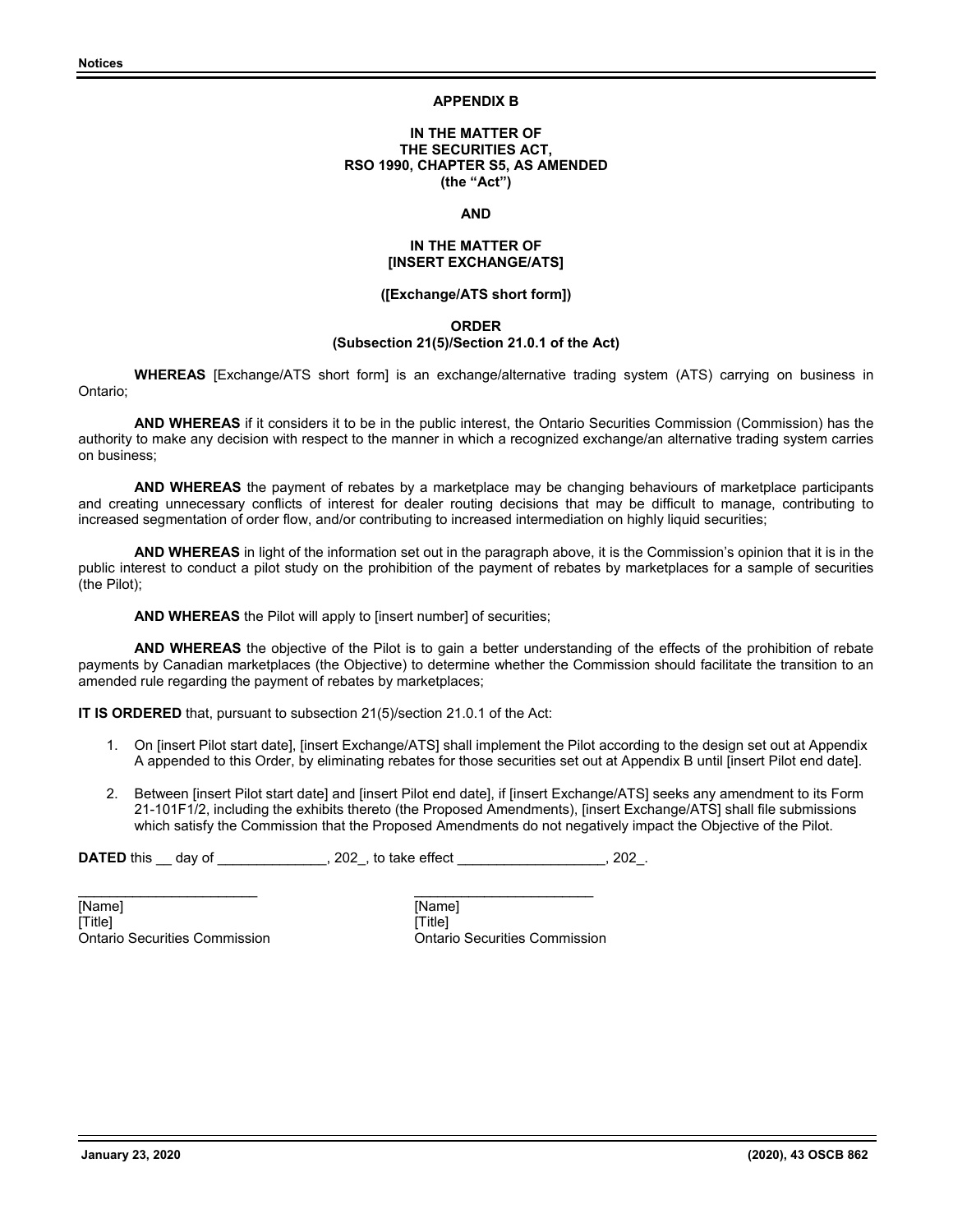## **APPENDIX C**

## **LIST OF COMMENTERS**

AGF Investments Inc. Alberta Investment Management Corp. (AIMCO) Ian Bandeen BlackRock Asset Management Canada Limited Caisse de Dépôt et Placement du Québec Canada Pension Plan Investment Board (CPPIB) The Canadian Advocacy Council for Canadian CFA Institute Societies Canadian Security Traders Association, Inc. (CSTA) CIBC Capital Markets (CIBCCM) Citadel Securities Canada CNSX Markets Inc. (CSE) Fidelity (Canada) Asset Management ULC Healthcare of Ontario Pension Plan (HOOPP) Healthy Markets Association Independent Trading Group (ITG84) Invesco Canada Ltd. Investment Industry Association of Canada (IIAC) Mackenzie Investments Mackie Research Capital Corporation Nasdaq Canada National Bank Financial Inc. (NFI) NEO Exchange Inc. Omega Securities Inc. (OSI) OMERS Administration Corporation Ontario Teachers' Pension Plan (OTPP) PSP Investments RBC Dominion Securities Inc., Capital Markets and Wealth Management RBC Global Asset Management Inc. Scotia Capital Inc. Select Vantage Canada Inc. T. Rowe Price TD Asset Management Inc. (TDAM) TD Securities Inc. TMX Group Limited Vestcor Virtu ITG Canada Corp.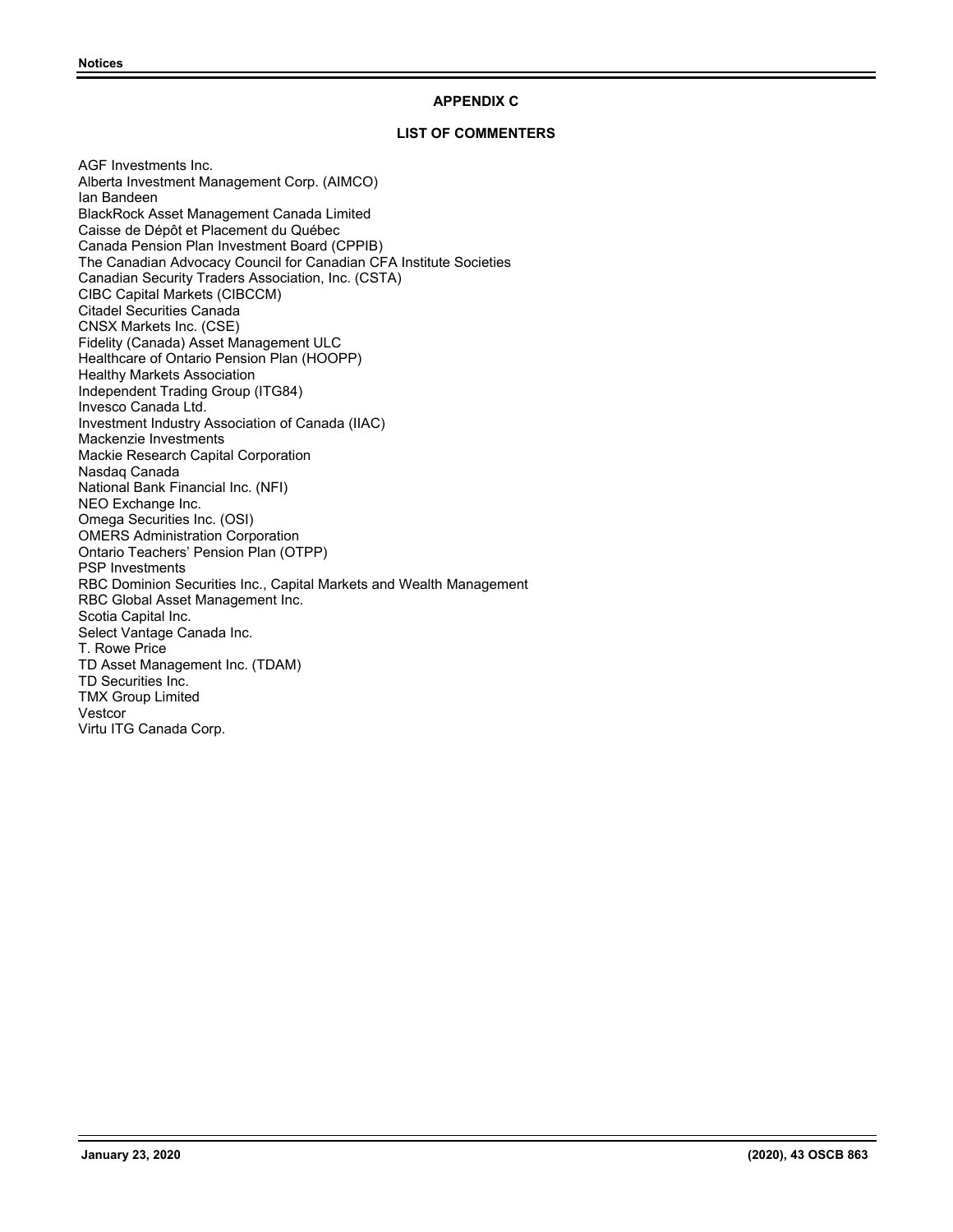#### **Topic Summary of Comments CSA Response The Merits of the Pilot Study**  The majority of commenters supported the Pilot Study. *Respondents in support of the Pilot Study asserted that*  • The approach is consistent with the CSA's statutory mandate to foster fair and efficient markets and that the solicitation of public input and feedback has given rise to a transparent and appropriately designed Pilot Study; • An academic study is a necessary step to understanding any inherent potential dealer conflicts and that data driven approaches to rule making are appropriate and desirable; • Removal of rebates would likely simplify market structure and foster fair and efficient markets since an environment without rebates should result in less unnecessary intermediation, more reliable liquidity provision, cost reductions, and marketplaces and dealers competing on the basis of the quality of execution; and The results of the Pilot Study could lead to a reduction in marketplace incentives that encourage excessive complexity and fragmentation and exacerbate agency concerns between investors and dealers. *Respondents not in support of the Pilot Study were concerned that*  • The approach is inconsistent with the principle of proportionate regulation and with the CSA's statutory mandate to foster fair and efficient markets; • The need for a Pilot Study has not been substantiated with data analysis and experimentation should not be undertaken unless there is a compelling reason for regulatory intervention; • Viable alternatives to better manage or avoid the associated risks have not been considered; • The Pilot Study may have negative impacts on investors and issuers, may stifle competition among marketplaces, and may increase net trading fees for certain dealers; • Liquidity providers may withdraw from the markets, which could cause spreads to widen; • The Pilot Study may have unintended consequences and undermine the transparency and integrity of the Canadian capital markets, including trading flow arbitrage between Canadian and U.S. marketplaces which in turn may impact the attractiveness and competitiveness of Canadian markets; and The Pilot Study could weaken displayed versus non-displayed markets and enable uneven trading patterns in the market. *Support for the Pilot Study*  We agree with the benefits of conducting the Pilot Study. In particular, doing so will provide evidence to support any future policy decisions with respect to rebates. *Concerns with the Pilot Study* We acknowledge commenters' concerns and intend to closely monitor the markets following implementation of the Pilot Study to determine whether any of these concerns are realized. However, we believe the best and only way to address these concerns is by conducting the Pilot Study as only through the Pilot Study can the CSA determine the impact of rebates. Should the Pilot Study prove detrimental to the markets, then we can terminate it immediately through Commission orders, where applicable.

## **SUMMARY OF COMMENTS AND CSA RESPONSE**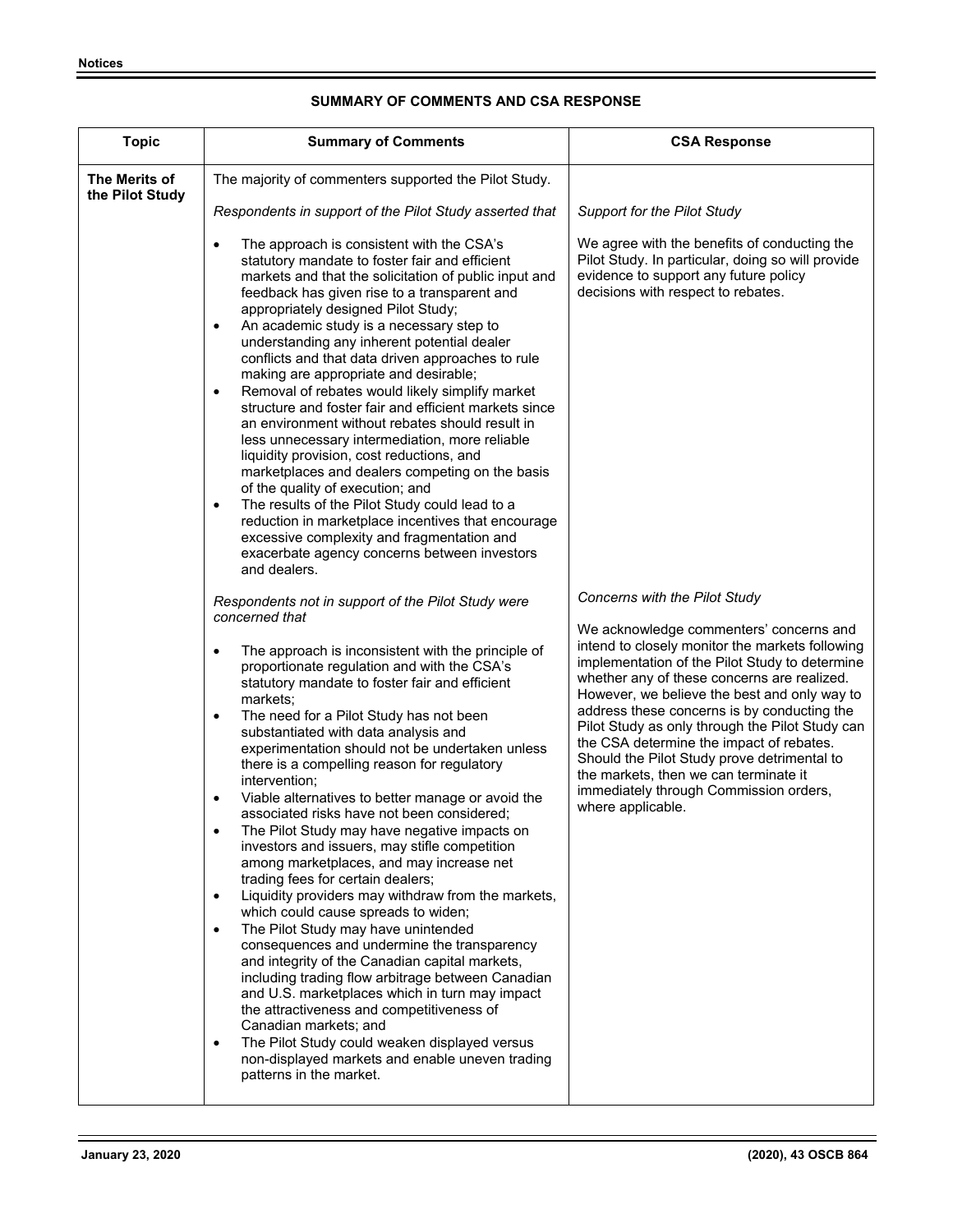| <b>The Overall</b><br>Design of the<br><b>Pilot Study</b> | General Structure of the Pilot Study<br>A number of commenters generally agreed with the<br>timing, duration, matched pairs design, and scope of<br>the Pilot Study. Some commenters emphasized the<br>importance of having a test group where no rebates are<br>permitted. Other comments discussed the importance<br>of including all marketplaces in the Pilot Study.                                                                                                                                                                                  | General Structure of the Pilot Study                                                                                                                                                                                                                                                                                                                                                                                                                                                                          |
|-----------------------------------------------------------|-----------------------------------------------------------------------------------------------------------------------------------------------------------------------------------------------------------------------------------------------------------------------------------------------------------------------------------------------------------------------------------------------------------------------------------------------------------------------------------------------------------------------------------------------------------|---------------------------------------------------------------------------------------------------------------------------------------------------------------------------------------------------------------------------------------------------------------------------------------------------------------------------------------------------------------------------------------------------------------------------------------------------------------------------------------------------------------|
|                                                           | Some commenters were of the view that restricting<br>rebates would likely not answer all questions<br>concerning conflicts of interest, segmentation, or<br>excessive intermediation (causality, temporary versus<br>permanent behaviour changes).                                                                                                                                                                                                                                                                                                        | The Pilot Study is designed to provide a<br>comprehensive understanding of the current<br>system of rebates and its effects on market<br>quality. Given the duration of the Pilot Study,<br>we expect it to lead to longer term changes in<br>market participant behaviour.                                                                                                                                                                                                                                   |
|                                                           | Included/Excluded Securities                                                                                                                                                                                                                                                                                                                                                                                                                                                                                                                              | Included/Excluded Securities                                                                                                                                                                                                                                                                                                                                                                                                                                                                                  |
|                                                           | A number of commenters were supportive of excluding<br>securities priced under \$1 on the basis that they would<br>not yield statistically meaningful insights.                                                                                                                                                                                                                                                                                                                                                                                           |                                                                                                                                                                                                                                                                                                                                                                                                                                                                                                               |
|                                                           | The majority of commenters expressed strong support<br>for not including an issuer opt-out as doing so could<br>impact sample selection and results. Another<br>commenter wished to ensure that the CSA consulted<br>with issuers prior to the implementation of the Pilot<br>Study given the concerns of issuers in the United<br>States. Another commenter was concerned that<br>deteriorating liquidity could harm issuers, while another<br>commenter suggested including an issuer opt-out in the<br>Pilot Study.                                    | As set out in greater detail below, the CSA<br>conducted extensive consultations with a<br>broad range of stakeholders. Respecting<br>issuer consultations, Staff met with<br>Commission advisory committees to solicit<br>additional feedback. No issuers raised<br>concerns about the Pilot Study at either these<br>meetings or any time thereafter, including in<br>response to the 2018 RFC. As reflected in the<br>2018 RFC, the CSA remains of the view that<br>the Pilot Study will not harm issuers. |
|                                                           | <b>Symmetrical Pricing</b>                                                                                                                                                                                                                                                                                                                                                                                                                                                                                                                                | <b>Symmetrical Pricing</b>                                                                                                                                                                                                                                                                                                                                                                                                                                                                                    |
|                                                           | One commenter supported the CSA's proposal not to<br>mandate symmetrical pricing, while another was<br>concerned that symmetrical pricing might be the only<br>way to eliminate conflicts.                                                                                                                                                                                                                                                                                                                                                                | The CSA will not mandate symmetrical pricing<br>as doing so, in our view, would be overly<br>prescriptive.                                                                                                                                                                                                                                                                                                                                                                                                    |
|                                                           | Confidentiality                                                                                                                                                                                                                                                                                                                                                                                                                                                                                                                                           | Confidentiality                                                                                                                                                                                                                                                                                                                                                                                                                                                                                               |
|                                                           | One commenter requested that the audience of the<br>confidential data required for the Pilot Study be strictly<br>limited to the Academics and regulators and that<br>market participants or other third parties do not access<br>client trading information that may include their<br>proprietary data pertaining to their trading strategies.<br>Another commenter expressed general privacy<br>concerns with regards to the identity of dealers being<br>reverse engineered based on public data made<br>available in connection with the Pilot Study. | The CSA can assure all market participants<br>that the data required to conduct the Pilot<br>Study will remain confidential to the CSA,<br>IIROC, and the Academics. The CSA will take<br>appropriate precautions to ensure that there is<br>no information leakage. Furthermore, data will<br>be anonymized and only aggregate data will<br>be published.                                                                                                                                                    |
| <b>The Legal</b><br><b>Framework of</b>                   | The Purpose of the Pilot Study                                                                                                                                                                                                                                                                                                                                                                                                                                                                                                                            | The Purpose of the Pilot Study                                                                                                                                                                                                                                                                                                                                                                                                                                                                                |
| the Pilot Study                                           | One commenter was generally concerned about the<br>appropriateness of a securities regulator involving itself<br>in fee-setting or rate-capping. Another commenter<br>noted that the CSA had historically not engaged in such<br>a role and indicated that there should be a clear public<br>interest rationale for the Pilot Study to proceed. A<br>number of commenters believe that the CSA should                                                                                                                                                     | The purpose of the Pilot Study is to examine<br>the effects of rebates on market quality and<br>participant behaviour. It is the CSA's view that<br>rebates may create conflicts that are difficult<br>to manage and may lead to behaviour that<br>negatively impacts market quality and the<br>investor experience. The CSA is also of the                                                                                                                                                                   |

Ξ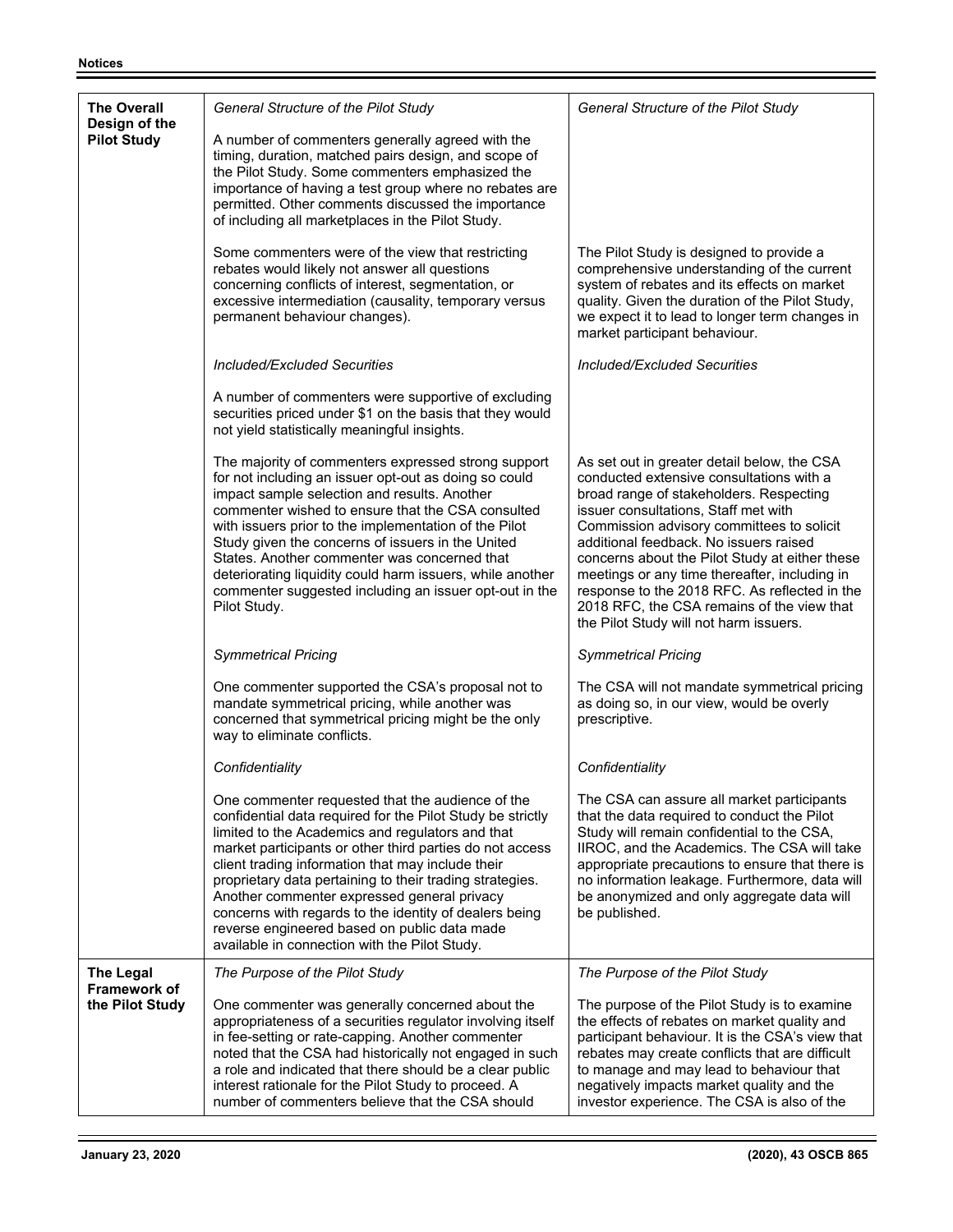

view that the payment of rebates may lead to excessive intermediation and segmentation of order flow, which we are concerned may also be negatively impacting market quality. Therefore, the Pilot Study has been designed to test the effects of the prohibition of rebate payments by Canadian marketplaces. The metrics used will measure market quality. Should the Pilot Study prove detrimental to the markets, then the CSA can terminate it immediately through Commission orders, where applicable.

## *The Consultation Process*

The comments received in response to the 2014 Notice were responded to and addressed through the 2016 Notice. At that time, the CSA had determined not to proceed with the proposed pilot based on the feedback received at the time about coordinating with the United States to the extent possible. The CSA only considered a potential pilot study as likely in mid-2018. Since that time, the CSA has conducted more than ten outreach actions, providing market participants with substantial opportunity to provide feedback on the Pilot Study and responding to participants' comments and any concerns. Included among these consultation actions was the publication of the 2018 RFC, which specifically sought comments on the design of the Pilot Study and whether to proceed with it. While the CSA intends to proceed with the Pilot Study, this decision was made in response to all of its outreach through which it was determined that all but a handful of market participants support proceeding with the Pilot Study. For a chart setting out the outreach conducted to date, please see Appendix 1 to this chart.

## *The Implementation Process*

We have broad authority to make decisions in the public interest. Marketplaces will have the opportunity to provide submissions as to the rationale for any proposed changes and if the proposed change does not negatively impact the objective of the Pilot Study, then a decision will be made in the normal course. We have no intention of limiting marketplaces' ability to compete. The Pilot Study may lead marketplaces to find new ways to compete with one another.

It is not necessary to implement the Pilot Study through the rule-making process as the Pilot Study is specific to certain securities and will only be in place for a limited time. As acknowledged by the commenter, it is also not practical to implement the Pilot Study through the rule-making process because of its time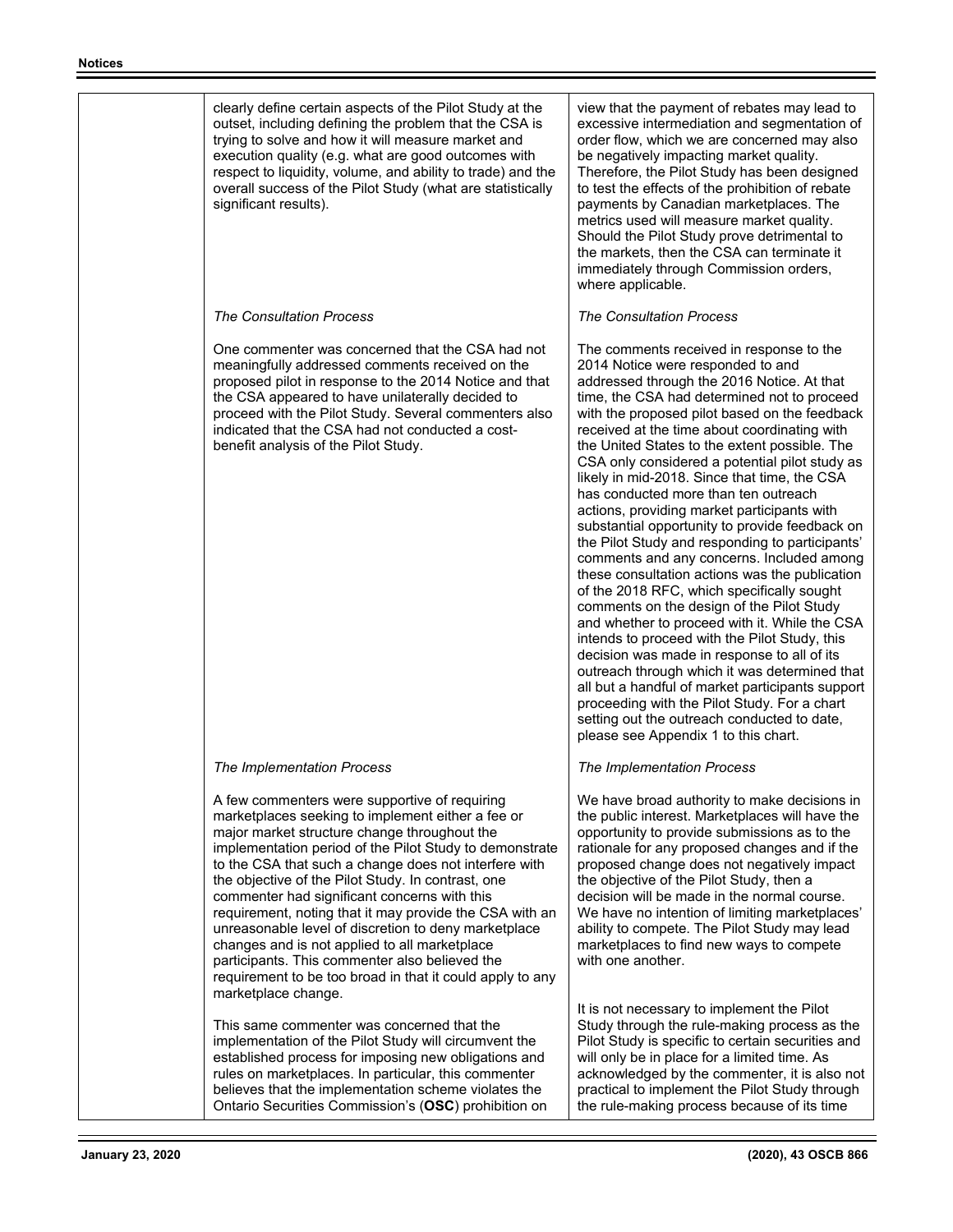|                            | blanket orders and circumvents the formal rule-making<br>process.                                                                                                                                                                                                                                                                                                                                                                                                                                                                                                                                                                                                           | limited nature and because implementing the<br>Pilot Study as a rule will make it difficult to<br>cancel should there be detrimental effects on<br>the market. We also note that the Pilot Study<br>is not being implemented by way of blanket<br>orders.                                                                                                                                                                                                                                                                                                                                     |
|----------------------------|-----------------------------------------------------------------------------------------------------------------------------------------------------------------------------------------------------------------------------------------------------------------------------------------------------------------------------------------------------------------------------------------------------------------------------------------------------------------------------------------------------------------------------------------------------------------------------------------------------------------------------------------------------------------------------|-----------------------------------------------------------------------------------------------------------------------------------------------------------------------------------------------------------------------------------------------------------------------------------------------------------------------------------------------------------------------------------------------------------------------------------------------------------------------------------------------------------------------------------------------------------------------------------------------|
| General<br><b>Comments</b> | Difficulties with Implementing the Pilot Study                                                                                                                                                                                                                                                                                                                                                                                                                                                                                                                                                                                                                              | Difficulties with Implementing the Pilot Study                                                                                                                                                                                                                                                                                                                                                                                                                                                                                                                                                |
|                            | One commenter was sensitive to the technology costs<br>that the Pilot Study will impose on industry and asked<br>that the CSA consider this burden and try to minimize<br>impact. Another commenter was concerned that some<br>trading platforms cannot support two SOR settings,<br>which could impact the results of the Pilot Study.                                                                                                                                                                                                                                                                                                                                     | All efforts will be made to reduce the costs of<br>implementing the Pilot Study. The Academics<br>conducted outreach with vendors prior to the<br>publication of the 2018 RFC and understand<br>that they already route differently depending<br>on the security that is traded (for example,<br>securities priced above versus below \$1.00).<br>In addition, marketplaces regularly and<br>frequently adjust their trading fees with limited<br>cost to themselves or participants.                                                                                                         |
|                            | Policy Implications of the Pilot Study                                                                                                                                                                                                                                                                                                                                                                                                                                                                                                                                                                                                                                      | Policy Implications of the Pilot Study                                                                                                                                                                                                                                                                                                                                                                                                                                                                                                                                                        |
|                            | A number of commenters expressed support for taking<br>action where the results of the Pilot Study suggest<br>doing so. One of these commenters noted that such<br>action could include the substantial limitation, if not<br>prohibition of, rebates for more liquid securities where<br>data supports the conclusion that liquidity incentives<br>are no longer necessary.                                                                                                                                                                                                                                                                                                | We agree with the comments on this issue.<br>The purpose of the Pilot Study is to determine<br>the effects of the prohibition of rebate<br>payments by Canadian marketplaces. If the<br>results of the Pilot Study suggest that policy<br>changes should be made to improve<br>Canada's capital markets, then the CSA<br>intends to evaluate and identify possible<br>courses of action. Any proposal will follow the<br>normal course, including a comment period.                                                                                                                           |
|                            | Possible Reliance on the Findings of the SEC Fee Pilot                                                                                                                                                                                                                                                                                                                                                                                                                                                                                                                                                                                                                      | Possible Reliance on the Findings of the SEC<br><b>Fee Pilot</b>                                                                                                                                                                                                                                                                                                                                                                                                                                                                                                                              |
|                            | Some commenters suggested that rather than<br>implement the Pilot Study, the CSA should rely on the<br>findings of the SEC Fee Pilot to assess whether and<br>what policy changes should be made in Canada.<br>Commenters were split as to whether the CSA could<br>simply rely on the findings of the SEC Fee Pilot or<br>would need to conduct the Pilot Study in tandem with<br>the SEC Fee Pilot. Those in support of the latter<br>position were particularly concerned that key<br>differences in market mechanics and regulatory fabric<br>will mean that the lessons observed from the SEC<br>experience do not necessarily translate in the manner<br>anticipated. | The CSA considered relying on the findings of<br>the SEC Fee Pilot, but due to significant<br>differences in Canadian and American market<br>structure, as well as certain necessary<br>differences in the design of the two studies,<br>determined that it is imperative that the CSA<br>proceed with its own Pilot Study.                                                                                                                                                                                                                                                                   |
|                            | Alternative Approaches                                                                                                                                                                                                                                                                                                                                                                                                                                                                                                                                                                                                                                                      | Alternative Approaches                                                                                                                                                                                                                                                                                                                                                                                                                                                                                                                                                                        |
|                            | Some commenters suggested that rather than conduct<br>the Pilot Study, the CSA should use IIROC's data,<br>including historical data, to assess the routing practices<br>of dealers and best execution policies that address how<br>routing decisions are made. One commenter<br>recommended studying IIROC's data from May 2017<br>when the CSA introduced reduced fee caps for ETFs<br>and non-interlisted equities.                                                                                                                                                                                                                                                      | The Pilot Study will include an analysis of<br>existing routing practices, but this information<br>will not be sufficient to establish a nexus<br>between fees and routing decisions. Existing<br>routing practices are the result of interactions<br>between marketplaces, brokers, and clients<br>and constitute an equilibrium. A rebate<br>prohibition will affect these interactions, such<br>that we can study the behavioural changes<br>and the new equilibrium. Relying on IIROC's<br>data from the introduction of the reduced fee<br>caps will also prove insufficient to meet the |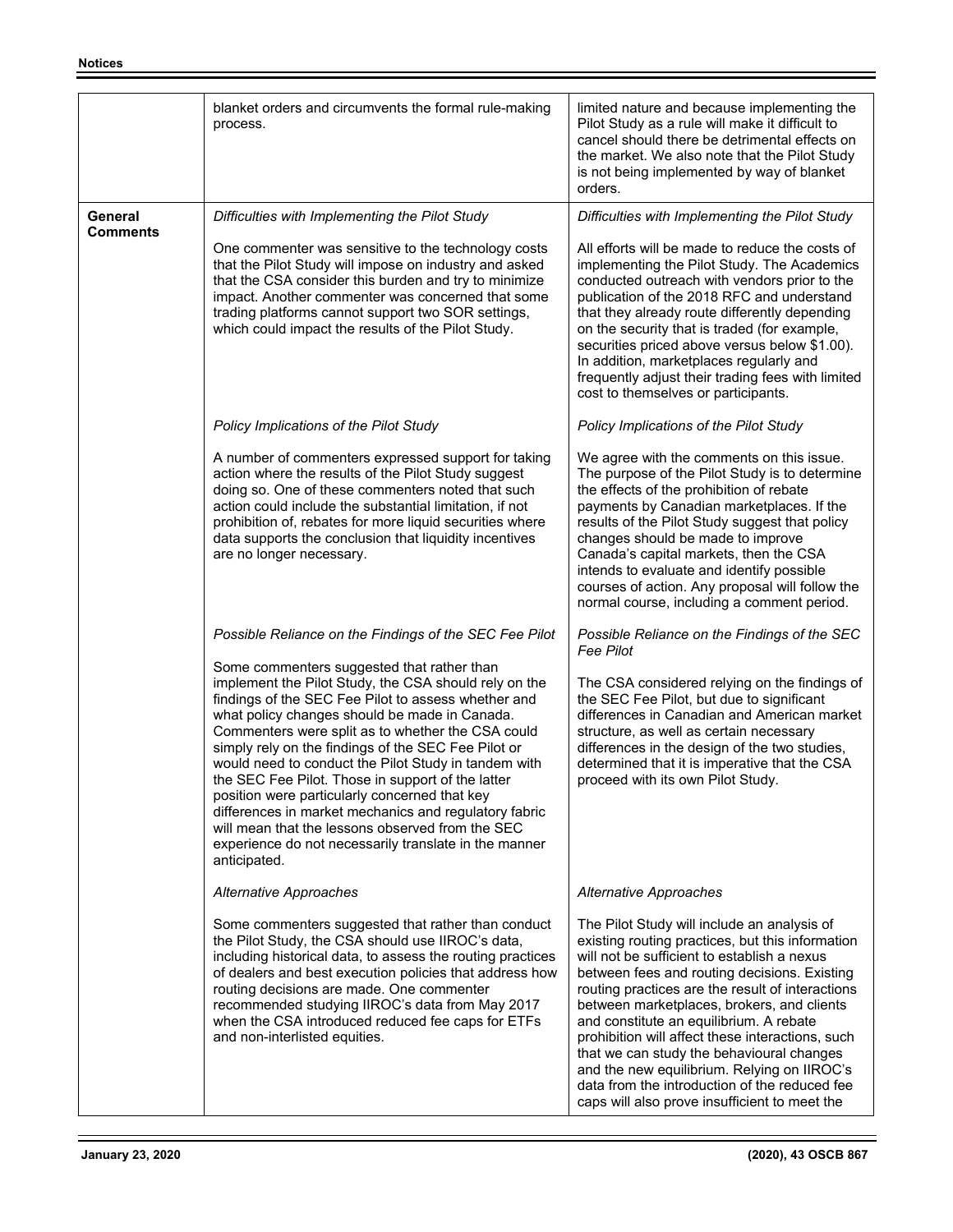|                                                                                                                                                                                                                                                                                          | purpose of the Pilot Study for a number of<br>reasons. In particular, most marketplaces<br>reduced their fees gradually from 2015<br>through 2017 to prepare for the fee cap.<br>During this time, two new marketplaces with<br>drastically different structures, namely<br>speedbumps, were introduced, making it<br>impossible to isolate the effects of the fee cap<br>on the markets.                                                                                                                                                                                                                                                                                                                                                                                                                                                                                                                                                                                                                                                                                                                                                                                      |
|------------------------------------------------------------------------------------------------------------------------------------------------------------------------------------------------------------------------------------------------------------------------------------------|--------------------------------------------------------------------------------------------------------------------------------------------------------------------------------------------------------------------------------------------------------------------------------------------------------------------------------------------------------------------------------------------------------------------------------------------------------------------------------------------------------------------------------------------------------------------------------------------------------------------------------------------------------------------------------------------------------------------------------------------------------------------------------------------------------------------------------------------------------------------------------------------------------------------------------------------------------------------------------------------------------------------------------------------------------------------------------------------------------------------------------------------------------------------------------|
| One commenter suggested gradually reducing the<br>current fee cap across all securities, rather than<br>proceeding with the Pilot Study.                                                                                                                                                 | A key component of the Pilot Study is the<br>control group of securities which serves as a<br>benchmark for changes in the treatment<br>securities. A gradual reduction in the fee cap<br>for all securities would be suboptimal due to<br>the absence of a control group. A gradual<br>reduction for the treatment group only would<br>require that the Pilot Study be conducted over<br>a very long time period. We expect that<br>market participants would require several<br>weeks to adjust behaviour as a result of each<br>fee change, so that it will take time for each<br>new equilibrium to emerge. Moreover, each<br>adjustment imposes costs on market<br>participants. Finally, a gradual roll out will<br>make it impossible to coordinate meaningfully<br>with the SEC Fee Pilot. We therefore believe<br>that the single change is the best solution. In<br>addition, the purpose of the Pilot Study is to<br>study the impact of no rebate $-$ i.e. the<br>removal of the conflict of interest - to see<br>whether the rebate drives behaviour. A<br>gradual decrease does not measure or enable<br>us to fulfil the primary purpose of the Pilot<br>Study. |
| The view was expressed that even if the SEC Fee Pilot<br>does not move forward, the CSA should undertake the<br>Pilot Study with non-interlisted securities.                                                                                                                             | If the SEC Fee Pilot does not proceed, then<br>the CSA will not move forward with a Pilot<br>Study of non-interlisted securities. We do not<br>believe that we will be able to make<br>meaningful policy decisions post-study when<br>analyzing the impact of a rebate prohibition on<br>only non-interlisted securities.                                                                                                                                                                                                                                                                                                                                                                                                                                                                                                                                                                                                                                                                                                                                                                                                                                                      |
| There is widespread support for the definition of<br>medium-liquid securities. Some respondents indicate<br>that the Pilot Study should be mindful of possible<br>industry biases. Some raised concerns that the<br>medium-liquid securities may be too illiquid to warrant<br>analysis. | The Academics will use the definition<br>discussed in the 2018 RFC. <sup>1</sup> The analysis will<br>separate the highly liquid from the medium-<br>liquid securities. Since the goal of the analysis<br>is to fully understand the impact of the rebate<br>prohibition, the Academics will carefully<br>examine if further analysis is warranted. The<br>Academics are mindful of possible industry<br>biases, which they will control for both at the<br>analysis stage and at the randomization<br>stage.                                                                                                                                                                                                                                                                                                                                                                                                                                                                                                                                                                                                                                                                  |
|                                                                                                                                                                                                                                                                                          |                                                                                                                                                                                                                                                                                                                                                                                                                                                                                                                                                                                                                                                                                                                                                                                                                                                                                                                                                                                                                                                                                                                                                                                |

 1 A security is defined as "medium-liquid" if it trades on average at least 50 times a day and with an average trading value of at least \$50,000 over the past month.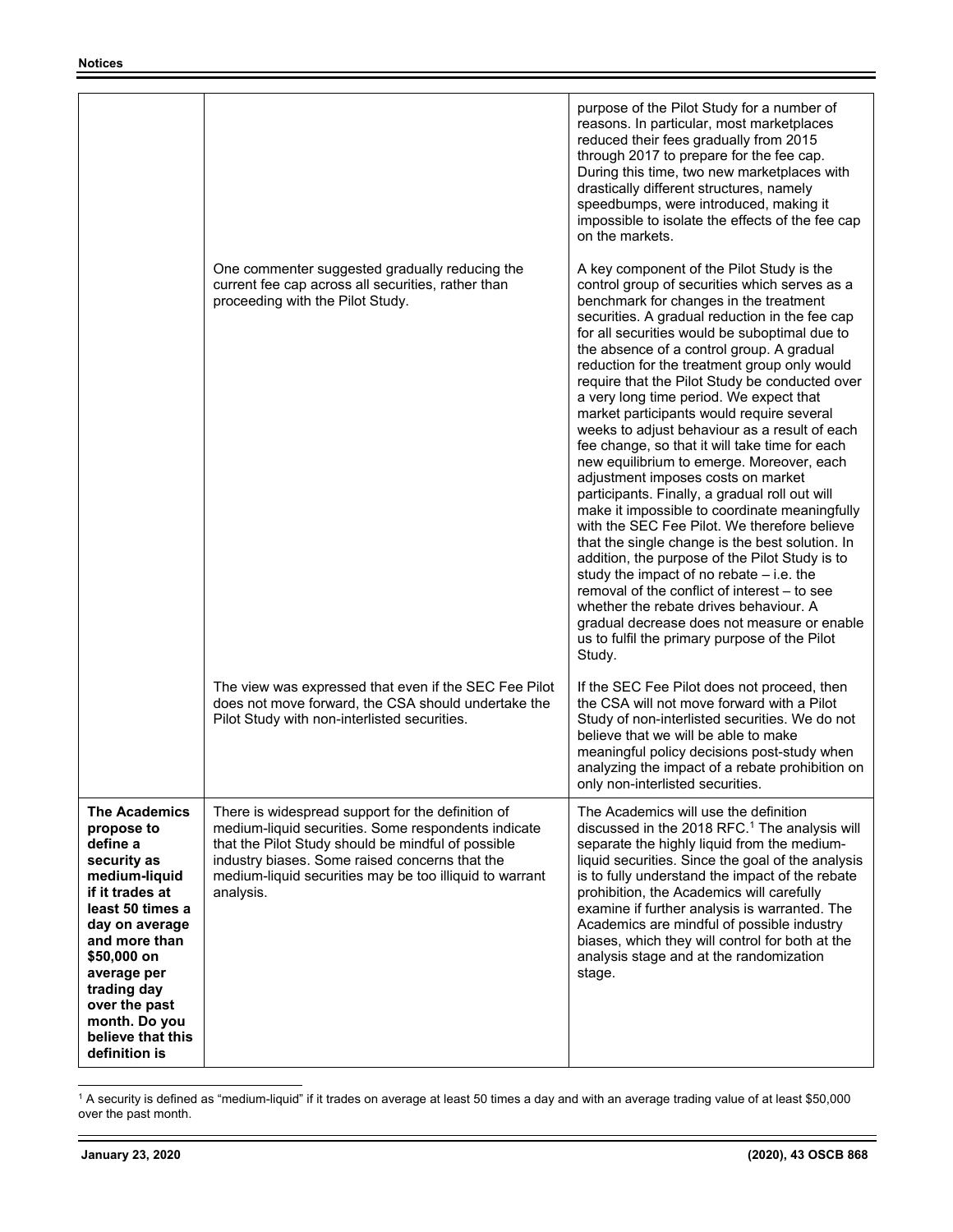| appropriate? If<br>not, please<br>provide an<br>alternative<br>definition and<br>supporting<br>data, if<br>available, to<br>illustrate which<br>securities your<br>definition<br>captures.                                                                                                                                                        |                                                                                                                                                                                                                                                                                                                                                                                                                                                                                                                                                                                                                                                                                                                                                                                                                                                                                                           |                                                                                                                                                                                                                                                                                                                                                                                                                                                                                                                                                                                                                                                                                                                                                                                                                                                                                                                 |
|---------------------------------------------------------------------------------------------------------------------------------------------------------------------------------------------------------------------------------------------------------------------------------------------------------------------------------------------------|-----------------------------------------------------------------------------------------------------------------------------------------------------------------------------------------------------------------------------------------------------------------------------------------------------------------------------------------------------------------------------------------------------------------------------------------------------------------------------------------------------------------------------------------------------------------------------------------------------------------------------------------------------------------------------------------------------------------------------------------------------------------------------------------------------------------------------------------------------------------------------------------------------------|-----------------------------------------------------------------------------------------------------------------------------------------------------------------------------------------------------------------------------------------------------------------------------------------------------------------------------------------------------------------------------------------------------------------------------------------------------------------------------------------------------------------------------------------------------------------------------------------------------------------------------------------------------------------------------------------------------------------------------------------------------------------------------------------------------------------------------------------------------------------------------------------------------------------|
| <b>The Academics</b><br>propose to<br>introduce the<br><b>Pilot Study in</b><br>two stages,<br>with non-<br>interlisted<br>securities first.<br>followed by<br>interlisted<br>securities. Do<br>you believe that<br>such staggered<br>introduction<br>will cause<br>material<br>problems for<br>the statistical<br>analysis and<br>the results of | Very few concerns were identified with the proposed<br>staggered introduction of the Pilot Study. The<br>predominant view was that the most important timing<br>consideration was to align the inclusion of interlisted<br>securities in the Pilot Study with the timing of the SEC<br>Fee Pilot. Partly as a result of this concern, some<br>commenters suggested that the CSA conduct the non-<br>interlisted phase of the Pilot Study after the interlisted<br>securities phase is complete. Other commenters were<br>concerned with ensuring that firms were given sufficient<br>lead time to prepare for the Pilot Study. Some<br>commenters suggested a lead time of 90-120 days<br>between the issuance of orders that would implement<br>the Pilot Study and the actual Pilot Study start date.                                                                                                   | The Academics will, where possible, maintain<br>the staggered introduction of the Pilot Study.<br>However, due to the likely limited lead time<br>between the announcement that the SEC Fee<br>Pilot will proceed and the implementation of<br>the SEC Fee Pilot, the Pilot Study will likely<br>proceed first with interlisted securities. We<br>intend to provide market participants with as<br>much notice as is possible prior to<br>implementation of the first stage of the Pilot<br>Study. However, it is important that the<br>implementation of the Pilot Study be aligned<br>with the timing of the SEC Fee Pilot. Given<br>the uncertainty regarding the SEC Fee Pilot,<br>we note that implementation timing may need<br>to be expedited. Non-interlisted securities and<br>ETPs will then be introduced into the Pilot<br>Study three months after the introduction of<br>interlisted securities. |
| the Pilot Study?<br>If so, please<br>describe your<br>concerns in<br>detail.                                                                                                                                                                                                                                                                      | One commenter was concerned that any major market<br>event would skew the results such that comparability of<br>the two data sets would be compromised. That<br>commenter indicated that running a one-stage fee pilot<br>would ensure variables apply to both sets equally and<br>facilitate an easier implementation.                                                                                                                                                                                                                                                                                                                                                                                                                                                                                                                                                                                   | The Academics note that the purpose of the<br>staggered approach is precisely to avoid the<br>skewing of the results, and that a staggered<br>approach allows a meaningful analysis even if<br>there is a major market event. Specifically, a<br>major market event around the start of the<br>Pilot Study hampers the ability to attribute<br>observed changes to the Pilot Study. A<br>staggered introduction substantially reduces<br>this risk because the likelihood of a major<br>market event occurring on both introduction<br>dates is lower than on one date.                                                                                                                                                                                                                                                                                                                                         |
| <b>Several</b><br>Canadian<br>marketplaces<br>offer formal<br>programs that<br>reward market<br>makers with<br>enhanced<br>rebates in<br>return for<br>liquidity<br>provision<br>obligations. On<br>the one hand,<br>such programs<br>may benefit                                                                                                 | There was no consensus amongst comments received<br>regarding the functioning of designated market maker<br>and liquidity programs under a rebate prohibition.<br>Comments range from forbidding incentives entirely to<br>leaving them materially unchanged. Several<br>commenters highlight the nuanced nature of liquidity<br>provision incentives, which come in the form of: (a)<br>rebates available to all traders, (b) rebate supplements<br>for particular types of traders, and (c) monthly non-<br>rebate performance incentives. A number of comments<br>highlight that unchanged market maker incentives or<br>exceptions to market maker incentive programs could<br>lead to distortions. Other comments highlight that<br>incentive schemes designed to apply only to the<br>treatment securities could create distortions. Some<br>commenters indicated that liquidity provision involves | We are mindful of the costs and risks<br>associated with liquidity provision and believe<br>that market makers play an important role in<br>ensuring an orderly market. However, we are<br>concerned that certain types of incentives can<br>inadvertently distort the Pilot Study and bias<br>data collection and analyses. As such, for the<br>pilot securities in the no-rebate group, rebates<br>of types (a) and (b) are on their face<br>considered to negatively impact the objective<br>of the Pilot Study.<br>In the meantime, we believe that monthly non-<br>rebate performance incentives of type (c) that<br>apply to registered market making activity are<br>less likely to directly interfere with order                                                                                                                                                                                        |

ī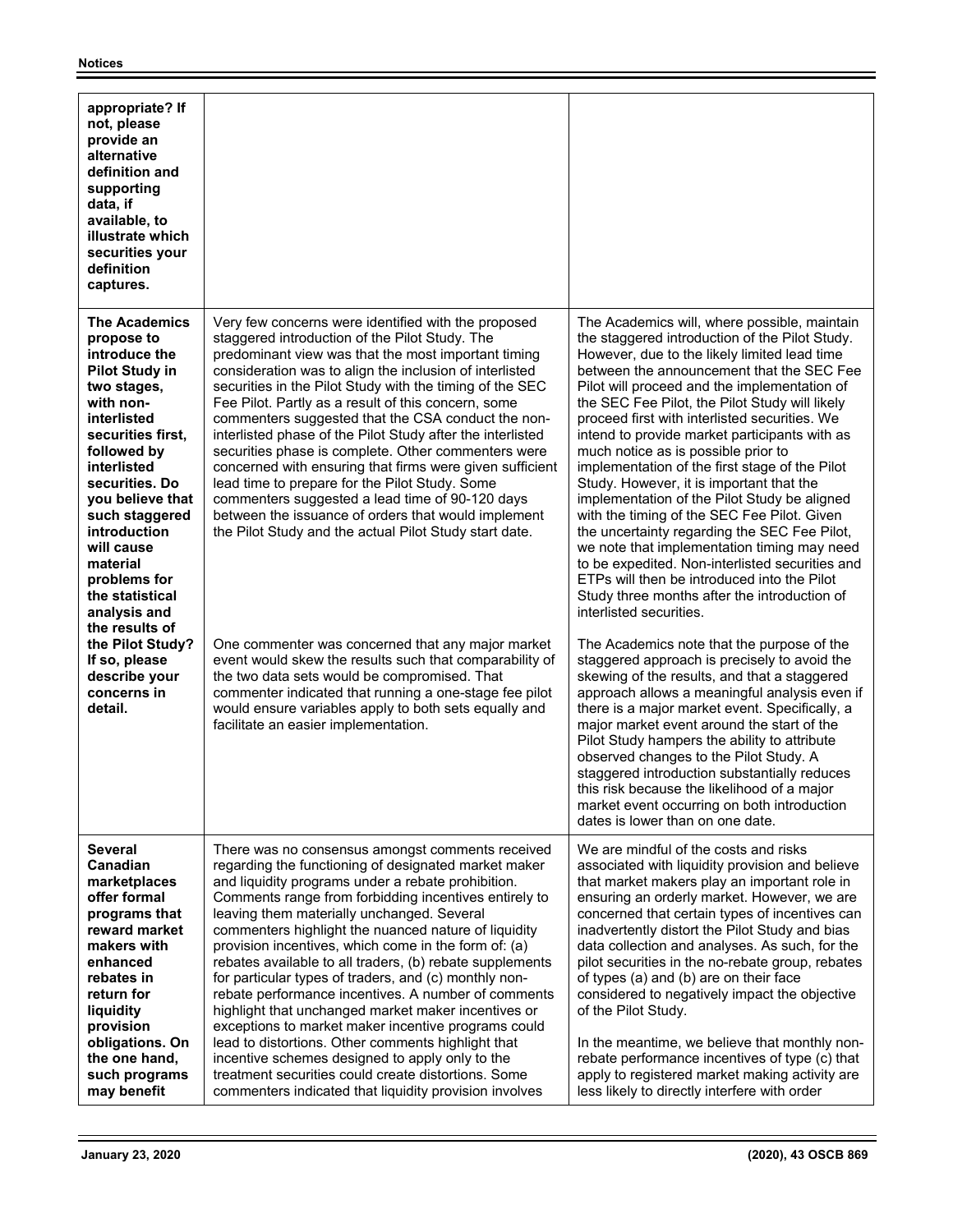| liquidity. On the<br>other hand, one<br>of the primary<br>objectives of<br>the Pilot Study<br>is to<br>understand if<br>rebates cause<br>excessive<br>intermediation.<br>In your opinion,<br>should<br>exchanges be<br>allowed to<br>continue using<br>rebates or<br>similar<br>arrangements<br>for market<br>making<br>programs<br>during the Pilot<br>Study? Do you<br>believe any<br>constraints on<br>such programs<br>during the Pilot<br>Study to be<br>appropriate? | costly risk-taking and should be compensated<br>commensurately.                                                                                                                                                                                                                                                                                                                                                                                                                                                                                                                                                                                                                                                                                                                                             | routing.<br>For clarity, the CSA intends to closely align its<br>approach here with that taken by the SEC set<br>out at pages 77 through 83 of the Final Rule<br>outlining the SEC Fee Pilot. Please see CSA<br>Notice 23-325 Trading Fee Rebate Pilot Study<br>for additional details.                                                                       |
|----------------------------------------------------------------------------------------------------------------------------------------------------------------------------------------------------------------------------------------------------------------------------------------------------------------------------------------------------------------------------------------------------------------------------------------------------------------------------|-------------------------------------------------------------------------------------------------------------------------------------------------------------------------------------------------------------------------------------------------------------------------------------------------------------------------------------------------------------------------------------------------------------------------------------------------------------------------------------------------------------------------------------------------------------------------------------------------------------------------------------------------------------------------------------------------------------------------------------------------------------------------------------------------------------|---------------------------------------------------------------------------------------------------------------------------------------------------------------------------------------------------------------------------------------------------------------------------------------------------------------------------------------------------------------|
| <b>The Academics</b><br>propose to<br>compute price<br>impacts at the<br>one- and five-<br>second<br>horizons. Do<br>you believe that<br>they should<br>consider other<br>horizons? If so,<br>which ones?                                                                                                                                                                                                                                                                  | No commenters objected to the proposed time<br>horizons. Several commenters argue that price impacts<br>may depend on liquidity of the security and suggest<br>either shorter or longer time horizons.                                                                                                                                                                                                                                                                                                                                                                                                                                                                                                                                                                                                      | The Academics will examine a wider spectrum<br>of price impact horizons ranging from five<br>milliseconds to five minutes.                                                                                                                                                                                                                                    |
| <b>The Academics</b><br>propose to<br>compute time-<br>to-execution for<br>limit orders<br>posted at the<br><b>CBBO</b> prices or<br>improving<br>these prices.<br>Do you believe<br>that they<br>should<br>consider<br>different price<br>levels? If so,<br>which ones?<br>Please provide<br>supporting data<br>and analysis, if                                                                                                                                          | Most commenters were of the view that computing<br>time-to-execution for limit orders posted at the CBBO is<br>sufficient, while one commenter indicated that<br>improving these prices is also appropriate.<br>One commenter suggested it might be useful to<br>examine time-to-execution for CBBO +/- 1 and 2 price<br>levels either absolutely or relatively in order to<br>determine any informational impact of limit orders off of<br>CBBO.<br>One commenter indicated that time to execution should<br>only be computed against orders that are at, or<br>improve, the CBBO on entry, or after the quote moves<br>such that an order is now at the CBBO, since orders<br>that are placed away from the CBBO can have very<br>different intentions than those at, or improving, the<br>CBBO on entry. | The Academics will compute this metric as<br>originally proposed. To provide a more<br>comprehensive view, the Academics will also<br>consider order postings relative to the<br>opposite side of the book. Specifically, they<br>will examine time to execution of limit orders<br>that improve the outstanding best quotes and<br>therefore narrow spreads. |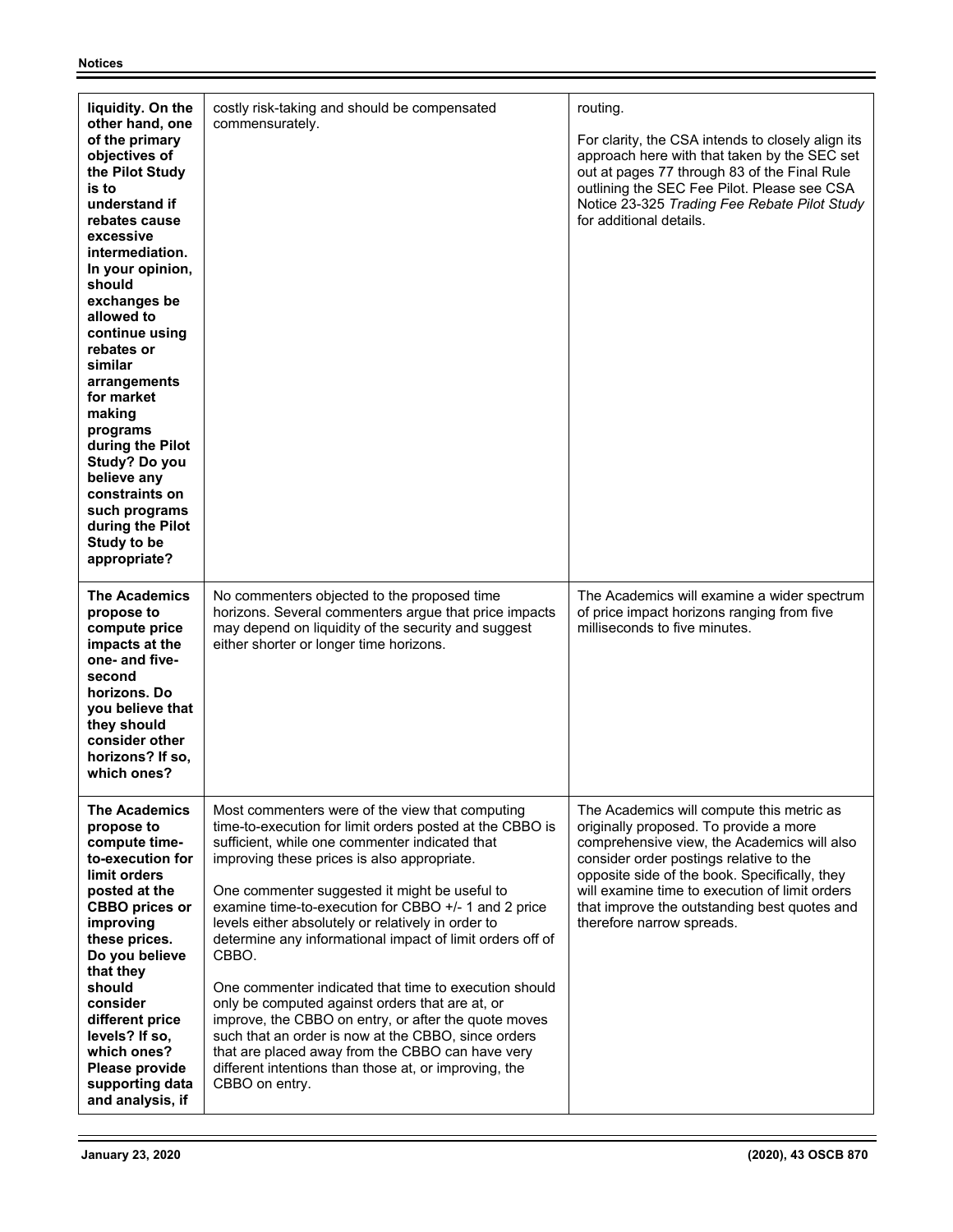| available, to<br>demonstrate<br>the empirical<br>importance of<br>order postings<br>at other levels.                                                                                                                                                                                                                       |                                                                                                                                                                                                                                                                                                                                                                                                                                                                                                                                                                                                                                                                                                                                                                                                                                                                                           |                                                                                                                                                                                                                                                                                                                                                                                                                                                                                                                                                                                                                                                                                                                                                                                                                                                                                                                                                                                                                                            |
|----------------------------------------------------------------------------------------------------------------------------------------------------------------------------------------------------------------------------------------------------------------------------------------------------------------------------|-------------------------------------------------------------------------------------------------------------------------------------------------------------------------------------------------------------------------------------------------------------------------------------------------------------------------------------------------------------------------------------------------------------------------------------------------------------------------------------------------------------------------------------------------------------------------------------------------------------------------------------------------------------------------------------------------------------------------------------------------------------------------------------------------------------------------------------------------------------------------------------------|--------------------------------------------------------------------------------------------------------------------------------------------------------------------------------------------------------------------------------------------------------------------------------------------------------------------------------------------------------------------------------------------------------------------------------------------------------------------------------------------------------------------------------------------------------------------------------------------------------------------------------------------------------------------------------------------------------------------------------------------------------------------------------------------------------------------------------------------------------------------------------------------------------------------------------------------------------------------------------------------------------------------------------------------|
| <b>The Academics</b><br>propose a<br>number of<br>market quality<br>metrics. Do you<br>believe that<br>they should<br>consider<br>additional<br>metrics? If so,<br>please outline<br>these metrics<br>and provide<br>supporting data<br>and analysis, if<br>available, to<br>demonstrate<br>their empirical<br>importance. | Commenters were generally supportive of the metrics<br>proposed and some provided additional recommended<br>metrics, including:<br>examining routing practices for marketable<br>$\bullet$<br>orders;<br>measuring the level and breadth of liquidity<br>$\bullet$<br>provision/participation and/or the<br>diversification of passive liquidity;<br>an examination of passive order placement<br>$\bullet$<br>and the opportunity cost of passive orders that<br>are not filled;<br>measuring investable spread, which is the<br>$\bullet$<br>dollar cost of trading a standard size order;<br>studying the impact of the Pilot Study on<br>$\bullet$<br>different types of orders;<br>tracking leakage of orders/trades to U.S.<br>$\bullet$<br>markets (both on-marketplace and over-the-<br>counter); and<br>computing impact costs at the level of the<br>$\bullet$<br>parent order. | The Academics will proceed with the metrics<br>that were originally proposed, as well as the<br>following additional metrics proposed by the<br>commenters:<br>routing practices for marketable<br>$\bullet$<br>orders;<br>the level and breadth of liquidity<br>provision and diversification of<br>passive liquidity;<br>the opportunity cost of passive<br>$\bullet$<br>orders that are not filled;<br>investable spread; and<br>$\bullet$<br>the impact of the Pilot Study on<br>different types of orders.<br>The Academics will also monitor unfilled<br>marketable orders. The Academics note that<br>they will not be able to track the leakage of<br>orders/trades to the U.S. or the trading costs<br>of parent orders as submitted by clients due to<br>data restrictions, but they will use<br>conventional methods to approximate the cost<br>of parent orders as described in the 2018<br>RFC. The Academics also advise that they<br>would be pleased to accept supplemental<br>parent order data from market participants. |
|                                                                                                                                                                                                                                                                                                                            | Other commenters highlighted shortcomings of the<br>proposed metrics, expressing the view that it is not<br>clear how the market quality metrics proposed will be<br>used to assess how a rebate prohibition addresses the<br>areas of concern identified in the 2018 RFC. As a<br>result, one commenter was concerned that the Pilot<br>Study would not provide meaningful information to<br>support policy decisions.                                                                                                                                                                                                                                                                                                                                                                                                                                                                   | Due to the complexity of the market and the<br>unpredictable nature of participant reactions<br>to the Pilot Study, the Academics have<br>advised that the metrics will not lead to<br>prescriptive statements of such nature as "If<br>spreads decline by X, the CSA will conclude<br>that rebates are harmful" Rather, and as<br>noted above, the Pilot Study is designed to<br>provide a comprehensive understanding of<br>the current system of rebates and its effects<br>on market quality.                                                                                                                                                                                                                                                                                                                                                                                                                                                                                                                                          |
| In relation to<br>ETP inclusion,<br>the Academics<br>ask that market<br>participants<br>consider the<br>following<br>questions:                                                                                                                                                                                            | Responses to this question were mixed and many<br>commenters noted the inherent differences between<br>ETPs and corporate securities and agreed with the<br>challenges of ETP inclusion set out in the 2018 RFC.<br>Some commenters provided specific suggestions or<br>considerations in relation to the selection of ETPs and<br>placement in the treatment and control groups.                                                                                                                                                                                                                                                                                                                                                                                                                                                                                                         | The CSA recognizes that there are subtle<br>intrinsic differences in the market structure of<br>ETPs, e.g., those related to the contractual<br>arrangements of liquidity provision and ETP<br>clientele. Since ETP trading involves both<br>electronic intermediaries and retail investors,<br>the CSA believes that these instruments<br>should be included in the Pilot Study.                                                                                                                                                                                                                                                                                                                                                                                                                                                                                                                                                                                                                                                          |
| <b>Given the</b><br>challenges that<br><b>ETP matching</b><br>presents, can<br>the goals of the<br><b>Pilot Study be</b><br>achieved<br>without<br>including ETPs                                                                                                                                                          | Of those in favour of ETP inclusion, the most common<br>views were that it would be difficult to draw meaningful<br>conclusions about the impact of rebate prohibition on<br>ETPs by observing the effects of the Pilot Study on<br>other securities and that exclusion of ETPs from the<br>Pilot Study would require the CSA to extrapolate the<br>results observed from other securities, creating a<br>challenge for any future regulatory policy action. Others                                                                                                                                                                                                                                                                                                                                                                                                                       | The selection of ETPs in the sample will follow<br>a procedure similar to that described for<br>common equities in the 2018 RFC. To<br>address respondents' concerns and avoid<br>influencing investor preferences for similar<br>ETPs, the Academics will use the underlying<br>index as one of the criteria to assign ETPs<br>into the treatment and control groups. This                                                                                                                                                                                                                                                                                                                                                                                                                                                                                                                                                                                                                                                                |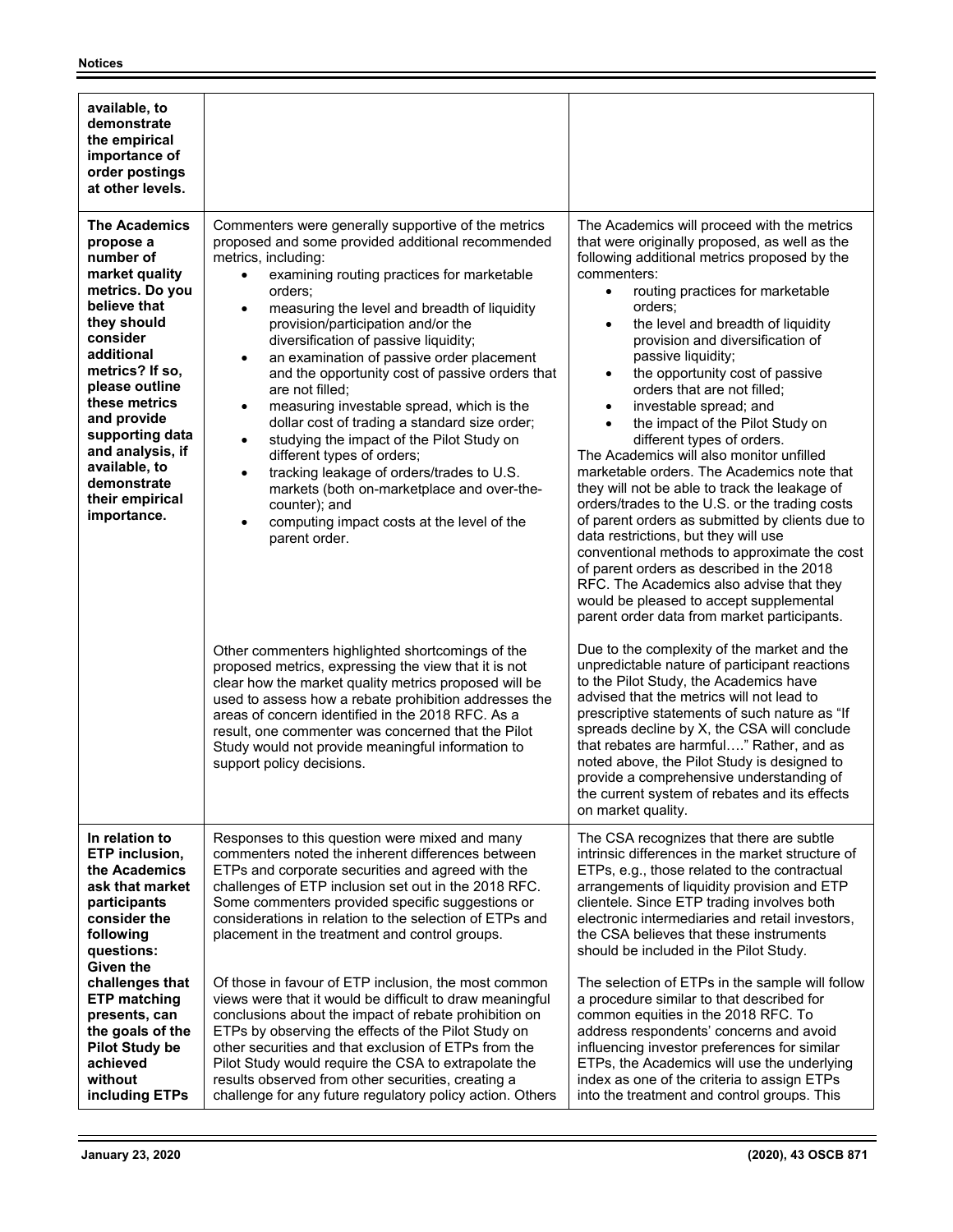| in the sample?<br>If ETP inclusion<br>is important.<br>can you<br>propose a way<br>to construct a<br>matched<br>sample that<br>addresses<br>concerns? | noted that ETPs should be included in order to match<br>the design structure of the SEC Fee Pilot.<br>Of those against ETP inclusion, most noted the<br>challenges of selecting matched pairs on an equitable<br>basis and the potential for creating "winners" and<br>"losers" amongst substitutable ETPs in the treatment<br>and control groups. Some commenters expressed the<br>view that liquidity provision in ETPs is not heavily<br>dependent on rebates and that studying ETPs may not<br>yield useful results. | methodology will avoid "picking winners and<br>losers" in similar products and is set out in<br>more detail in the Final Design Report. |
|-------------------------------------------------------------------------------------------------------------------------------------------------------|--------------------------------------------------------------------------------------------------------------------------------------------------------------------------------------------------------------------------------------------------------------------------------------------------------------------------------------------------------------------------------------------------------------------------------------------------------------------------------------------------------------------------|-----------------------------------------------------------------------------------------------------------------------------------------|
|                                                                                                                                                       | A number of commenters suggested that the goals of<br>the Pilot Study could be achieved without including<br>ETPs partly on the basis that order routing behaviour<br>for ETPs will be consistent with the routing of orders for<br>other securities.                                                                                                                                                                                                                                                                    |                                                                                                                                         |